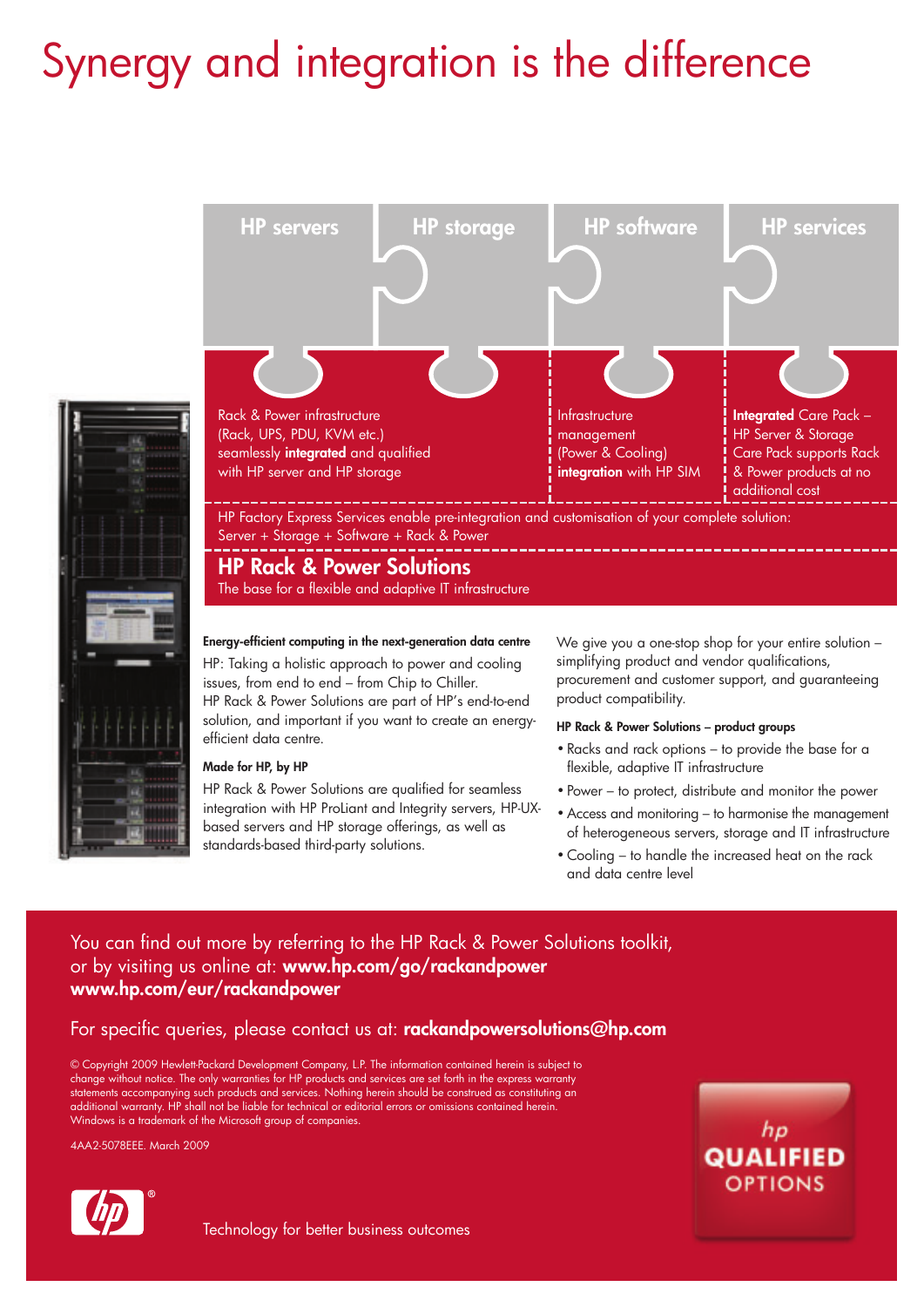

HP Rack & Power Solutions/ Reference guide



Businesses across the world rely on HP Qualified Options to complete their data centres. Boost the power, performance and reliability of your data centre with Rack & Power solutions.

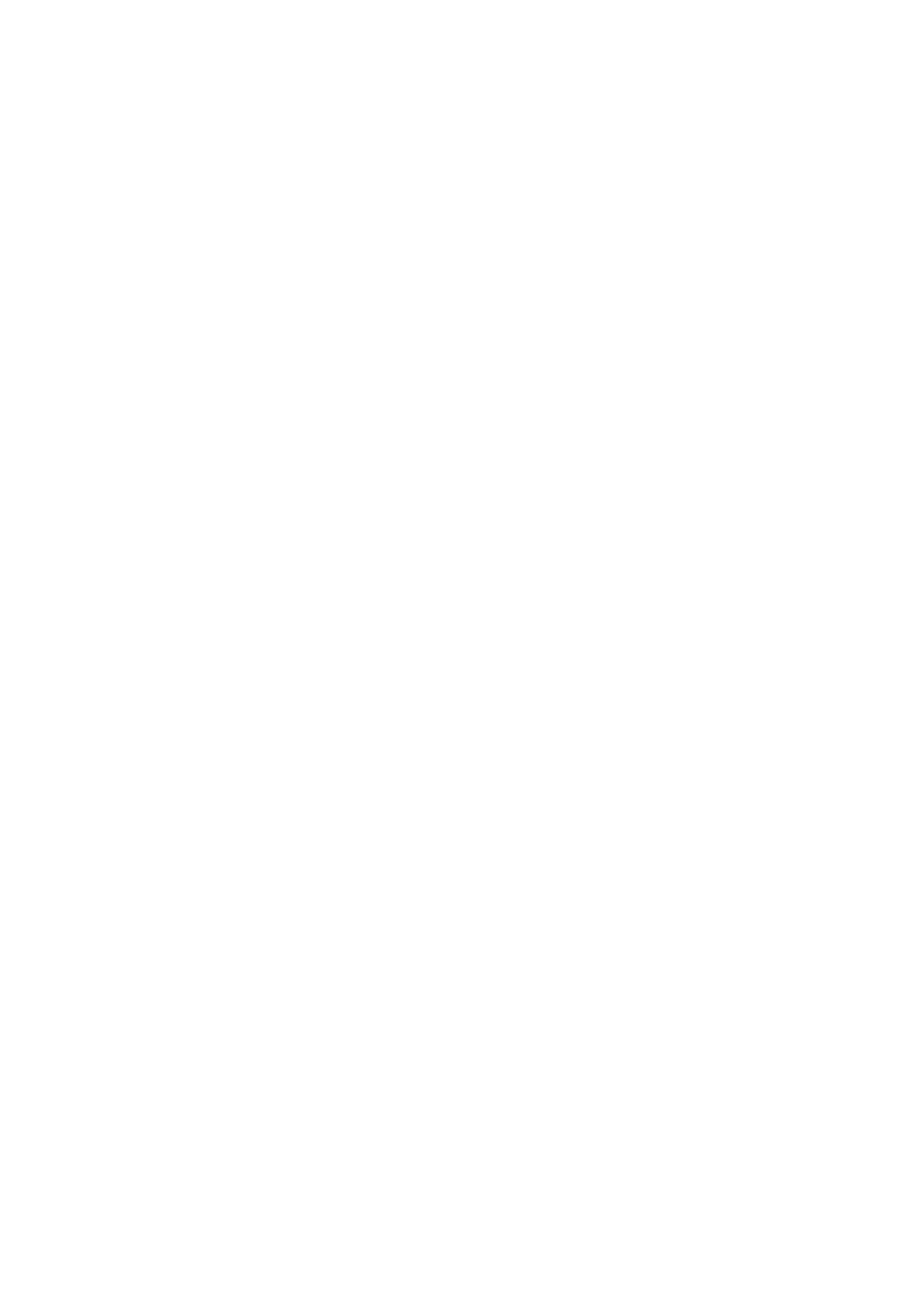# HP Rack & Power Solutions/ Reference guide

Edition 5

# Table of contents:

| UPS solutions - 1 Phase - Rack 13     |
|---------------------------------------|
| 3Phase power solutions (UPS, PDR). 14 |
|                                       |
|                                       |

| Name:      |  |
|------------|--|
|            |  |
|            |  |
| Company:   |  |
|            |  |
| Address 1: |  |
|            |  |
| Address 2: |  |
|            |  |
| Phone/Fax: |  |
|            |  |
| E-mail:    |  |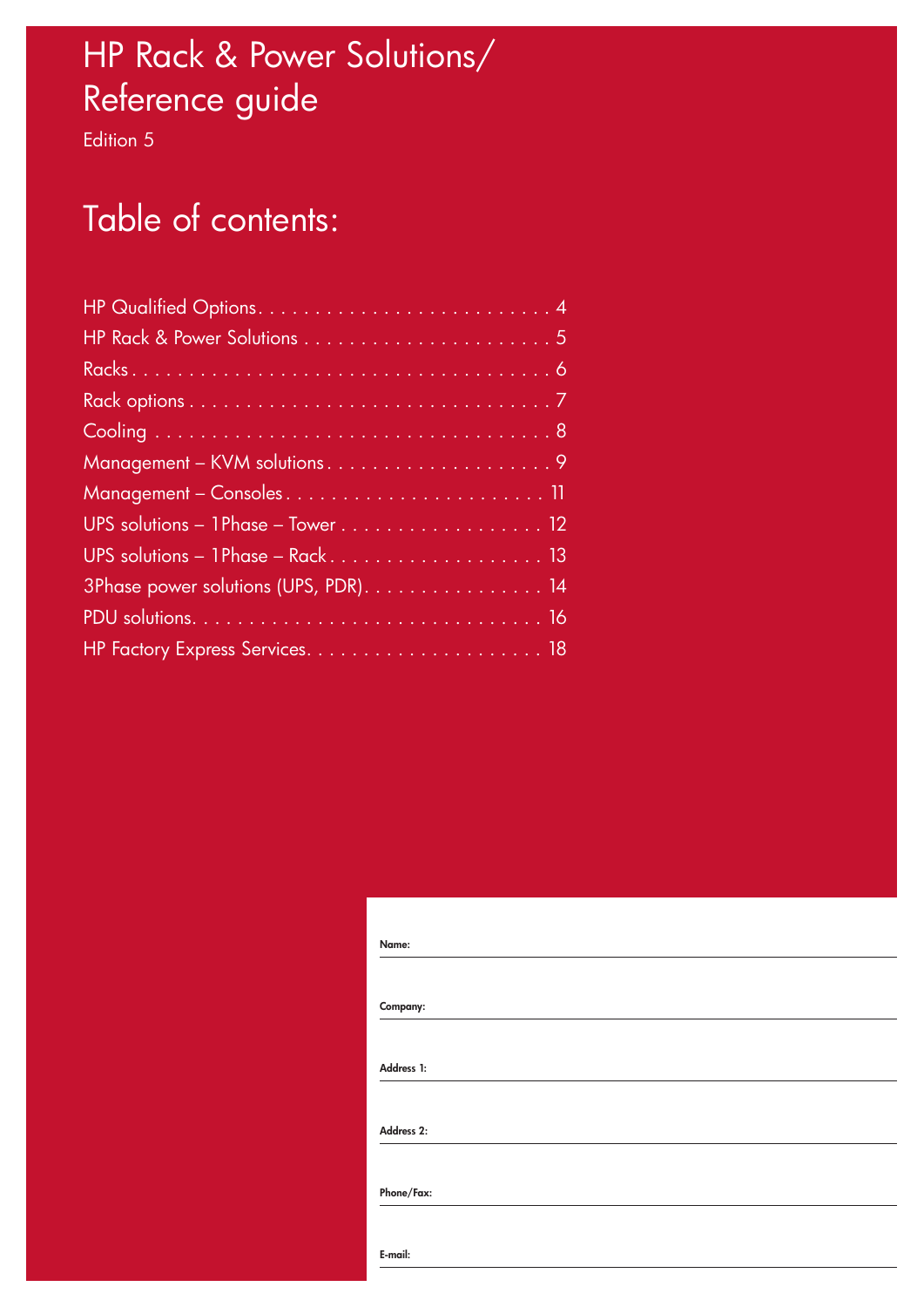# HP Qualified Options

# Completing your data centre and removing data centre boundaries

HP Qualified Options strengthen the foundation of your data centre with high- calibre products that are easy to maintain and tailored for ProLiant, Integrity and StorageWorks, giving you confidence in your whole infrastructure.

HP Qualified Options has passed our rigorous qualification processes. Experience dependable quality you can count on, and when you need it, use outstanding HP support services for your whole environment. When you purchase HP hardware, don't compromise on the quality of your options. With HP Qualified Options, you can be confident of your whole infrastructure.

# **Dependable quality**

Deliver greater business performance with fewer interruptions when you complete your infrastructure with HP options.

# **Simplified support**

Free up your valuable time when you have HP's high-calibre technical expertise, keeping your whole business in business.

### **Tailored for ProLiant/Integrity/StorageWorks**

Focus on growing your business and not maintaining IT when you optimise your infrastructure with HP options designed for servers and storage.

# **Energy maximisation**

Get more out of IT as you stretch the limits of your data centre's power and cooling capabilities.

### **Data centre adaptability**

Effortlessly manage changing energy demands as you grow IT to accelerate business performance.

### **Environmental transformation**

Gain IT flexibility and overcome tomorrow's data centre limitations today with innovative solutions built for your business's success.

# **www.hp.com/go/qualifiedoptions**

**HP Rack & Power Solutions are part of the HP Qualified Options portfolio – read more on the next page.**

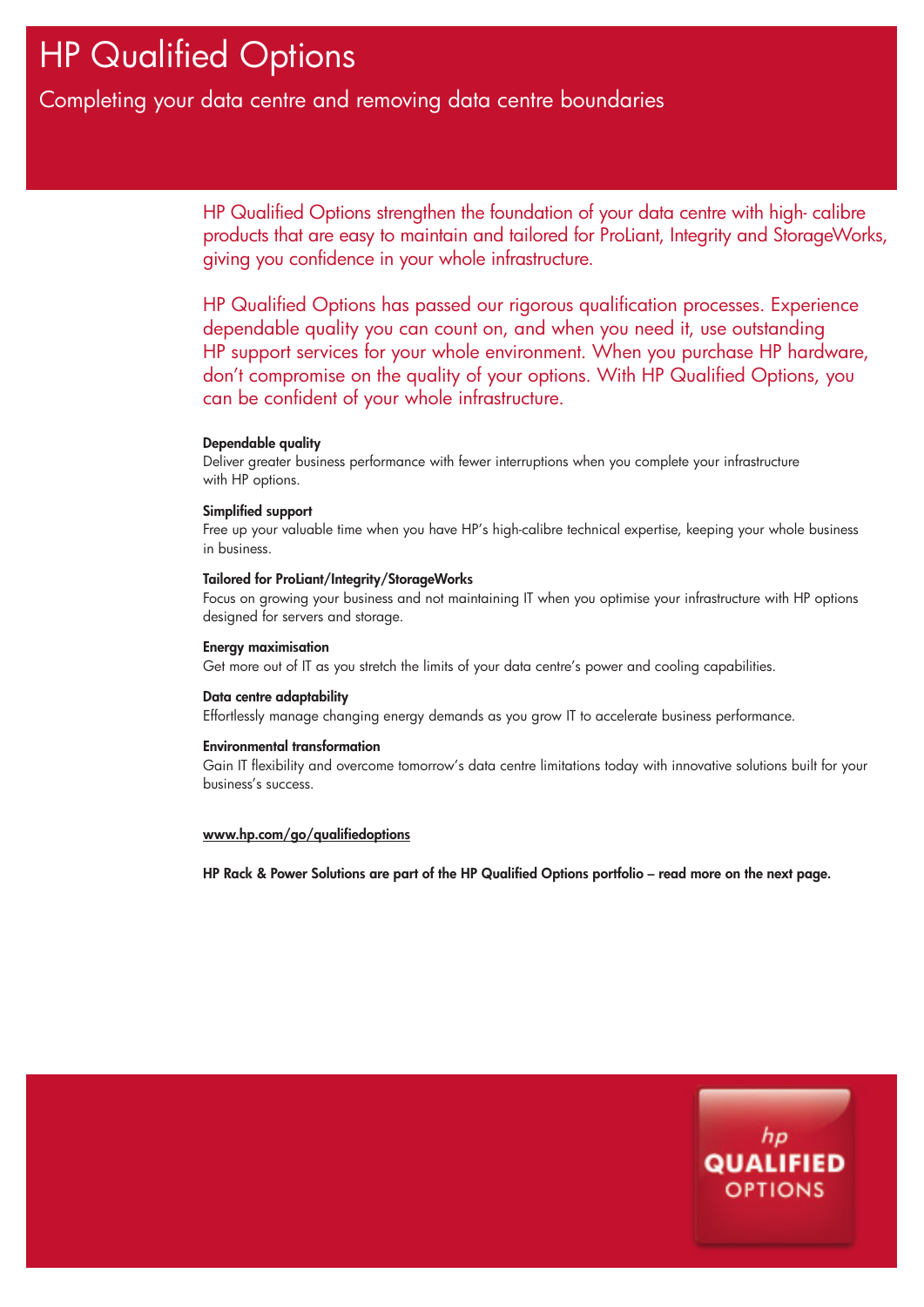# HP Rack & Power Solutions

# Completing your data centre and removing data centre boundaries



# **HP Rack & Power Solutions are the foundation for your IT.**

HP takes a holistic approach to power and cooling issues, from end to end (from chip to chiller). HP Rack & Power Solutions are part of HP's end-to-end solution, and are important if you want to increase energy-efficiency of your IT infrastructure.

HP has designed these solutions to ensure current and future integration with HP ProLiant, BladeSystem and Integrity servers, HP StorageWorks and HP Systems Insight Manager.

HP offers a one-stop shop for your ongoing physical infrastructure needs – from solutions to services.

**HP Qualified Options and HP Rack & Power Solutions** simplify product and vendor qualifications, procurement and customer support, and guarantee product compatibility as well. This all secures long-term scalability, energy efficiency and investment protection.

**Over 17 million servers sold worldwide – so turn to the one stop you've trusted so far.**

# **HP Rack & Power Solutions are built on:**

- **Rack and rack options** to provide the base for a flexible, adaptive IT infrastructure
- **Power solutions** to protect, distribute and monitor power
- •**Access and monitoring solutions** to harmonise the management of heterogeneous servers, storage and IT infrastructure
- **Cooling solutions** to handle increased heat and increase cooling efficiency at rack and data centre level

# Synergy and integration is the difference



If you need help sizing your HP Rack and Power infrastructure solution (Rack, Rack options, UPS, PDU, KVM), please go to **www.hprackandpowersizer.com**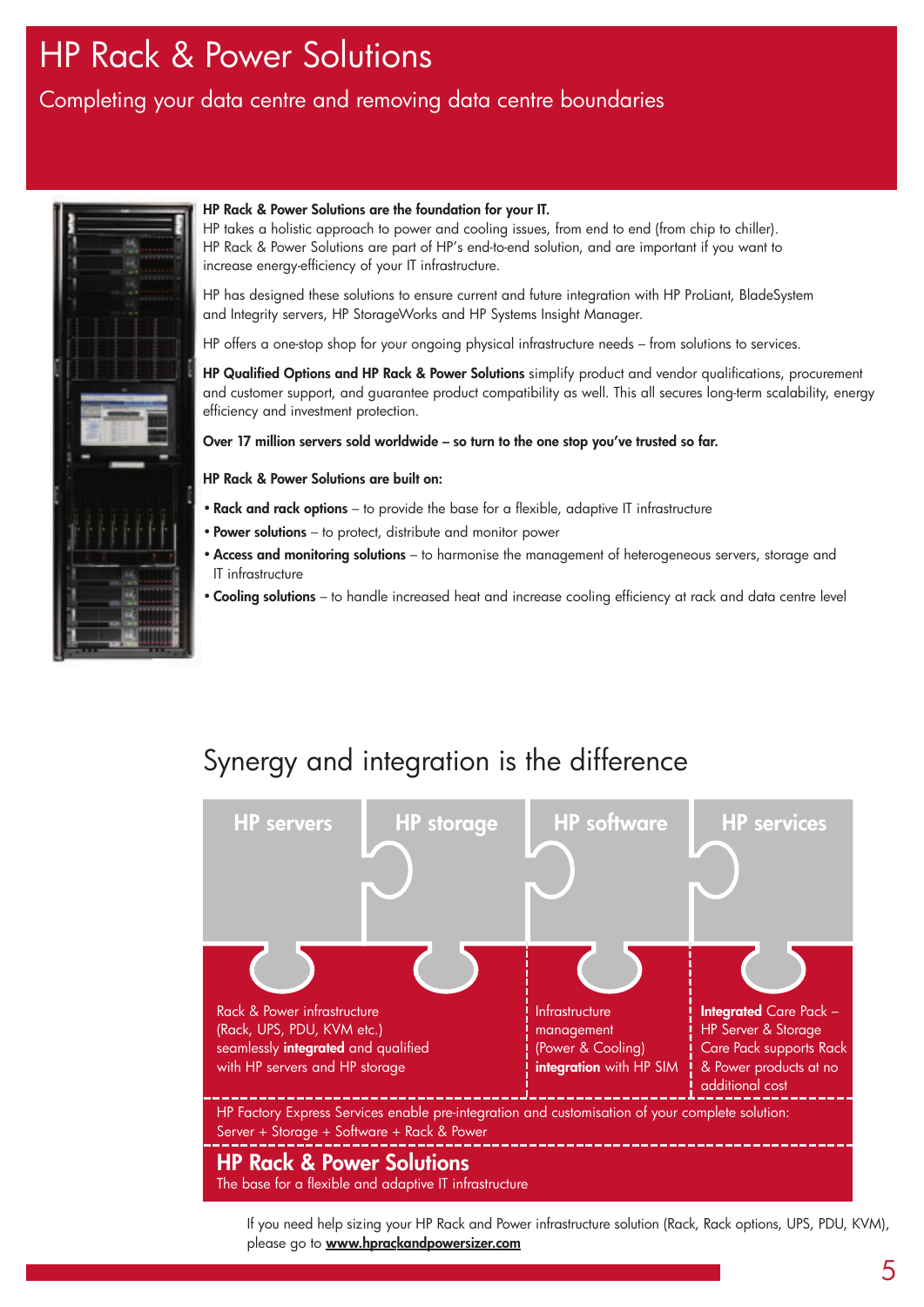# **HP racks**

- **Industry standard** to secure compatibility and your investment protection
- •**Universal** qualified with HP server and storage, to secure compatibility and your investment protection
- **Cool** fully perforated doors and excellent cable management to maximise airflow
- **Flexible, with wide range of racks and rack options** to meet your individual needs
- **Easy installation** to deploy your IT easier and faster, and reduce costs
- **Fast IT deployment** possible to ship racks preconfigured (ready to deploy) with shipping option "shock pallet" and HP Factory Express Rack Integration Service

**Model U Height Dimensions (H x W x D) Dynamic load Static load Part number Shipped with Shipping option**





10842 G2 10647 G2



#### **HP Rack 10000 G1 Series**

| Model  |     | U Height   Dimensions (H x W x D)                            | Dynamic load   Static load   Part number   Shipped with |                       |            |                                      | <b>Shipping option</b>    |
|--------|-----|--------------------------------------------------------------|---------------------------------------------------------|-----------------------|------------|--------------------------------------|---------------------------|
| S10614 | 14U | 724 x 600 x 1000 mm<br>$(28.5 \times 23.62 \times 39.37)$ in | 227 kg<br>$(500$ lbs)                                   | 272 kg<br>$(600$ lbs) | 292302-B22 | front door, rear door,<br>side panel | Shock pallet <sup>1</sup> |

#### **HP Rack 5000 Series**

| <b>Model</b> | U Height | Dimensions ( $H \times W \times D$ )                                        | Dynamic load |                        | Static load Part number | Shipped with             | <b>Shipping option</b>                  |
|--------------|----------|-----------------------------------------------------------------------------|--------------|------------------------|-------------------------|--------------------------|-----------------------------------------|
| 5642         | 42U      | $1983 \times 586 \times 1007$ mm<br>$(78 \times 23 \times 39.6 \text{ in})$ | See note 2   | 680 ka<br>$(1500$ lbs) | 358254-B21              | rear door.<br>side panel | Unassembled and<br>boxed on<br>a pallet |

<sup>1</sup> It is mandatory to use a shock pallet when shipping racks with equipment installed.

<sup>2</sup> Due to safety and stability concerns, this rack is not qualified to be shipped with equipment installed.

<sup>3</sup> Modified and preconfigured 10642 G2 rack for air duct solution (AF028A) which will be mounted at customer.

Shipped including: special bottom and top panel, solid rear doors, air dams, side panels and rack rear extension.

5642

| × | I<br>۰.<br>v |
|---|--------------|

| 10622 G2 | 22U                                                                                                                       | 1092 x 609.6 x 1008 mm<br>$(43 \times 24 \times 39.691)$ in)                                                          | 474 kg<br>$(1045$ lbs) | 908 kg<br>$(2000$ lbs)                                                      | AF021A                    | front door, rear door,<br>side panel, stabiliser kit | Standard pallet           |                         |
|----------|---------------------------------------------------------------------------------------------------------------------------|-----------------------------------------------------------------------------------------------------------------------|------------------------|-----------------------------------------------------------------------------|---------------------------|------------------------------------------------------|---------------------------|-------------------------|
|          |                                                                                                                           |                                                                                                                       |                        |                                                                             | AF022A                    | front door, rear door,<br>side panel, stabiliser kit | Shock pallet <sup>1</sup> |                         |
| 10636 G2 | 36U                                                                                                                       | 1742.4 x 609.6 x 1008 mm                                                                                              | 690 kg                 | 908 kg                                                                      | <b>AF011A</b>             | front door, rear door                                | Standard pallet           |                         |
|          |                                                                                                                           | $(68.6 \times 24 \times 39.691)$ in)                                                                                  | $(1520$ lbs)           | $(2000$ lbs)                                                                | AF012A                    | front door, rear door                                | Shock pallet <sup>1</sup> |                         |
|          |                                                                                                                           | 1742.4 x 609.6 x 1008 mm<br>$(68.6 \times 24 \times 39.691)$ in)                                                      | 690 kg<br>$(1520$ lbs) | 908 kg<br>$(2000$ lbs)                                                      | <b>AF014A</b>             | front door, rear door,<br>rear extension (155 mm)    | Shock pallet <sup>1</sup> |                         |
| 10642 G2 | 42U                                                                                                                       | 908 kg<br>1999.8 x 609.6 x 1008 mm<br>1360 kg<br>$(2000$ lbs)<br>$(78.7 \times 24 \times 39.691)$ in)<br>$(3000$ lbs) |                        | AF001A                                                                      | front door, rear door     | Standard pallet                                      |                           |                         |
|          | 908 kg<br>1999.8 x 609.6 x 1208 mm<br>$(2000$ lbs)<br>$(78.7 \times 24 \times 47.5 \text{ in})$<br>908 kg<br>$(2000$ lbs) |                                                                                                                       |                        | AF002A                                                                      | front door, rear door     | Shock pallet <sup>1</sup>                            |                           |                         |
|          |                                                                                                                           |                                                                                                                       |                        |                                                                             | 1360 kg                   | AF038A                                               | front door, rear door,    | Standard pallet         |
|          |                                                                                                                           |                                                                                                                       |                        |                                                                             |                           | (3000 lbs)                                           | AF034A                    | rear extension (200 mm) |
|          |                                                                                                                           | 1360 kg<br>$(3000$ lbs)                                                                                               | AF030A                 | front door, rear door,<br>preconfigured modified<br>$42U$ rack <sup>3</sup> | Shock pallet <sup>1</sup> |                                                      |                           |                         |
| 10842 G2 | 42U Wide                                                                                                                  | 1999.8 x 800.1 x 1008 mm                                                                                              | 453 kg                 | 908 kg                                                                      | AF041A                    | front door, rear door                                | Standard pallet           |                         |
|          |                                                                                                                           | $(78.7 \times 31.5 \times 39.691)$ in)                                                                                | $(1000$ lbs)           | $(2000$ lbs)                                                                | AF042A                    | front door, rear door                                | Shock pallet <sup>1</sup> |                         |
| 10647 G2 | 47U                                                                                                                       | 2285 x 609.6 x 1008 mm<br>$(89.96 \times 24 \times 39.69 \text{ in})$                                                 | See note 2             | 908 kg<br>$(2000$ lbs)                                                      | AF031A                    | front door, rear door                                | Standard pallet           |                         |
|          |                                                                                                                           | 2285 x 609.6 x 1208 mm                                                                                                |                        | 1360 kg                                                                     | AF045A                    | front door, rear door,                               | Standard pallet           |                         |
|          |                                                                                                                           | $(89.96 \times 24 \times 47.5 \text{ in})$                                                                            |                        | (3000 lbs)                                                                  | AF044A                    | rear extension (200 mm)                              | Shock pallet <sup>1</sup> |                         |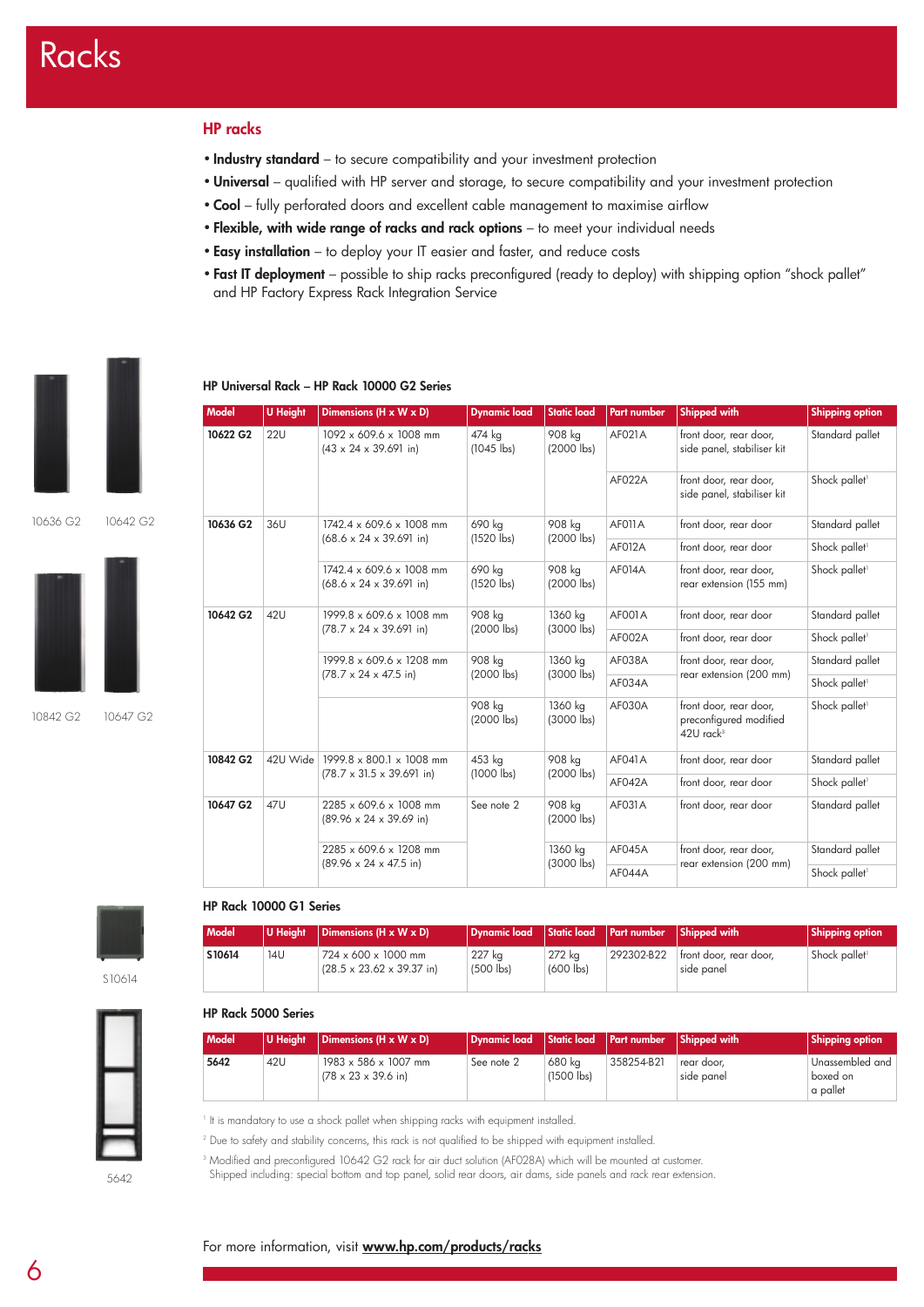# Rack options

# **HP rack options**

- **Thermal and cable management options** to ensure correct airflow and cooling: filler/blanking panel, side panel kits, cable management kit, airflow optimisation kit and rack rear extension kit
- **Stabiliser and ballast kits** increase rack stability and safety
- **Grounding kits** optimise electrical grounding (mandatory)
- **Shelving, mounting and rail kits** for maximum density and easy access
- **Rack options which complete the solution** HP 2U Universal Locking Drawer, rack light kit etc.

| Part number                         | HP rack option - description                                                                 | Compatible with HP rack series |           |            |      |
|-------------------------------------|----------------------------------------------------------------------------------------------|--------------------------------|-----------|------------|------|
|                                     |                                                                                              | 10000 G1                       | 10000 G2  | <b>MCS</b> | 5642 |
|                                     | Thermal and cable management                                                                 |                                |           |            |      |
| 168233-B21                          | Cable management D-ring Kit, 10 pack                                                         |                                |           |            |      |
| 379820-B21                          | HP Rack Cable Velcro Clips, 50 pack                                                          | ٠                              | ٠         |            |      |
| 383982-B21                          | Rack Top Cable Tray 600 mm, 8 pack, for 600 mm wide 10000 series racks                       | ٠                              | $\bullet$ | ٠          |      |
| 383983-B21                          | Rack Top Cable Tray 800 mm, for 10842 rack                                                   | 10842                          |           |            |      |
| 383984-B21                          | Rack-to-Rack Adjustable Aisle Transfer, cable bridge, for 10000 series racks                 | $\bullet$                      | $\bullet$ |            |      |
|                                     | HP Rack Cable Management Kit - one 1U and one 2U cable management bracket,                   |                                |           |            |      |
| AF099A                              | 10 D-rings, 1 cross-over bracket, 20 rack cable velcro straps/clips                          | ٠                              |           | ۰          |      |
| AF060A                              | 36U Rack Rear Extension Kit (155 mm) - for HP rack 10636                                     | 36U                            | 36U       |            |      |
| <b>AF036A</b>                       | 42U (600 mm wide) Rack Rear Extension Kit (200 mm) - for HP rack 10642 and HP MCS            | 42U/10642                      | 42U/10642 | ٠          |      |
| AF043A                              | 47U (600 mm wide) Rack Rear Extension Kit (200 mm) - for HP rack 10647 G2                    | ٠                              | 47U/10647 | ٠          |      |
| 257414-B21                          | Fan Kit 220V, 6 fans, mounted on top of the rack                                             | $\bullet$                      | $\bullet$ |            |      |
| AF072A                              | HP 1U Universal Filler/Blanking - Panel (plastic) 10 pack                                    | $\bullet$                      | ٠         | ٠          |      |
| AF073A                              | HP 1U Universal Filler/Blanking - Panel (plastic) 100 pack                                   | $\bullet$                      | $\bullet$ | $\bullet$  |      |
|                                     | HP 10642 G2 Top Exhaust Extension Kit                                                        |                                |           |            |      |
| AF028A                              | Note: rack air duct kit (Rear Plenum + Rack Air Duct); BTO, for mounting at the customer     |                                |           |            |      |
|                                     | HP 10642 G2 Top Exhaust Field Retrofit Kit                                                   |                                |           |            |      |
|                                     | Note: rack air duct retrofit kit, not including the air duct (AF028A) but making a standard  |                                |           |            |      |
| AF029A                              | 10642 rack compatible with the air duct solution; includes: bottom panel, special top panel, |                                |           |            |      |
|                                     | solid rear doors, air dams, side panels                                                      |                                |           |            |      |
| AF090A                              | HP 10K G2 Series Rack Airflow Optimisation Kit                                               |                                |           |            |      |
|                                     | Shelving, mounting & grounding kits                                                          |                                |           |            |      |
| 234672-B21                          | 100 kg Sliding Shelf - Graphite, has to be combined with the suitable Rack Stabiliser Kit    | $\bullet$                      | ٠         | ٠          |      |
| 253449-B21                          | Monitor/Utility Shelf - Graphite, 1U fixed, incl. monitor bezels (14", 15" and 17" monitor); |                                |           |            |      |
|                                     | width: 482.6 mm, depth: 739.9 mm, load capacity: 68 kg                                       |                                |           |            |      |
| 361591-B21                          | HP 2U Universal Locking Drawer - Graphite                                                    | ٠                              | ٠         | ٠          |      |
| 332558-B21                          | Depth Adjustable Fixed Rail Kit, max. 136 kg                                                 | ٠                              |           |            |      |
| 248929-B21                          | 10000 Rack Series Baying Kit                                                                 | $\bullet$                      | ٠         |            |      |
| 248931-B21                          | 42U 9000 to 10000 Rack Series Offset Baying Kit                                              |                                | $\bullet$ |            |      |
| 374499-B21                          | 5000 Rack Series Baying Kit                                                                  |                                |           |            |      |
| <b>AF056A</b>                       | 10636 G2 (36U) Side Panels (set of two) (Graphite Metallic)                                  |                                | 36U       |            |      |
| AF054A                              | 10642 G2 (42U) Side Panels (set of two) (Graphite Metallic)                                  |                                | 42U       |            |      |
| AF050A                              | Side Panel (47U) 10000 G2 series                                                             |                                | 47U       |            |      |
| 246099-B21                          | Side Panel (42U) 10000 G1 series                                                             | 42U                            |           |            |      |
| 255486-B21                          | Side Panel (47U) 10000 G1 series                                                             | 47U                            |           |            |      |
| AF019A                              | HP 10636 G2 Front Door ALL                                                                   | 36U                            | 36U       |            |      |
| <b>AF009A</b>                       | HP 10642 G2 Front Door ALL                                                                   | 42U/10642                      | 42U/10642 |            |      |
| 376440-B21                          | Front Door for HP Rack 5642                                                                  |                                |           |            |      |
| <b>AF074A</b>                       | HP 10000 G2 Rack Grounding Kit                                                               | $\bullet$                      |           | ٠          |      |
| <b>Stabilisation &amp; lighting</b> |                                                                                              |                                |           |            |      |
| 120672-B21                          | <b>Ballast option kit</b>                                                                    |                                |           |            |      |
| AF062A                              | 600 mm G2 Stabiliser* Option Kit (Graphite), for 600 mm wide for HP G2 racks                 |                                | ٠         |            |      |
| AF065A                              | HP 10K G2 Stabiliser* 600W Hvy Dty, for 600 mm wide HP G2 racks                              |                                | $\bullet$ |            |      |
| AF066A                              | Stabiliser* 800 mm 10K G2 ALL                                                                |                                | 10842     |            |      |
| 251960-B21                          | Plinth Kit, for HP Rack Series 10000 G1                                                      | $\bullet$                      |           |            |      |
| AF076A                              | 600 mm rack tie down kit, for 600 mm wide for HP rack series 10000 G2                        |                                | ٠         |            |      |
| 374493-B21                          | Stabiliser Kit for HP Rack 5642 - Graphite Carbon                                            |                                |           |            |      |
| 361589-B21                          | Light Kit for HP 10000 Rack Series                                                           | ٠                              | ٠         | ٠          |      |
|                                     | Rack TFT monitors & keyboards                                                                |                                |           |            |      |
| AG0xxA**                            | HP 1U Rackmount Keyboard with touch pad and USB, new design                                  | ٠                              | ٠         |            |      |
|                                     | HP TFT7600 Rackmount Keyboard and Monitor (17" TFT), with touch pad,                         |                                |           |            |      |
| AG0xxA**                            | USB pass-through, 1U, new design                                                             |                                |           |            |      |

\* An anti-tip stabiliser provides stability and support when equipment is installed, removed or accessed within the rack. Heavy-duty stabiliser kits should be used when a single racked component exceeds 90 kg.

\*\* Country-specific keyboard.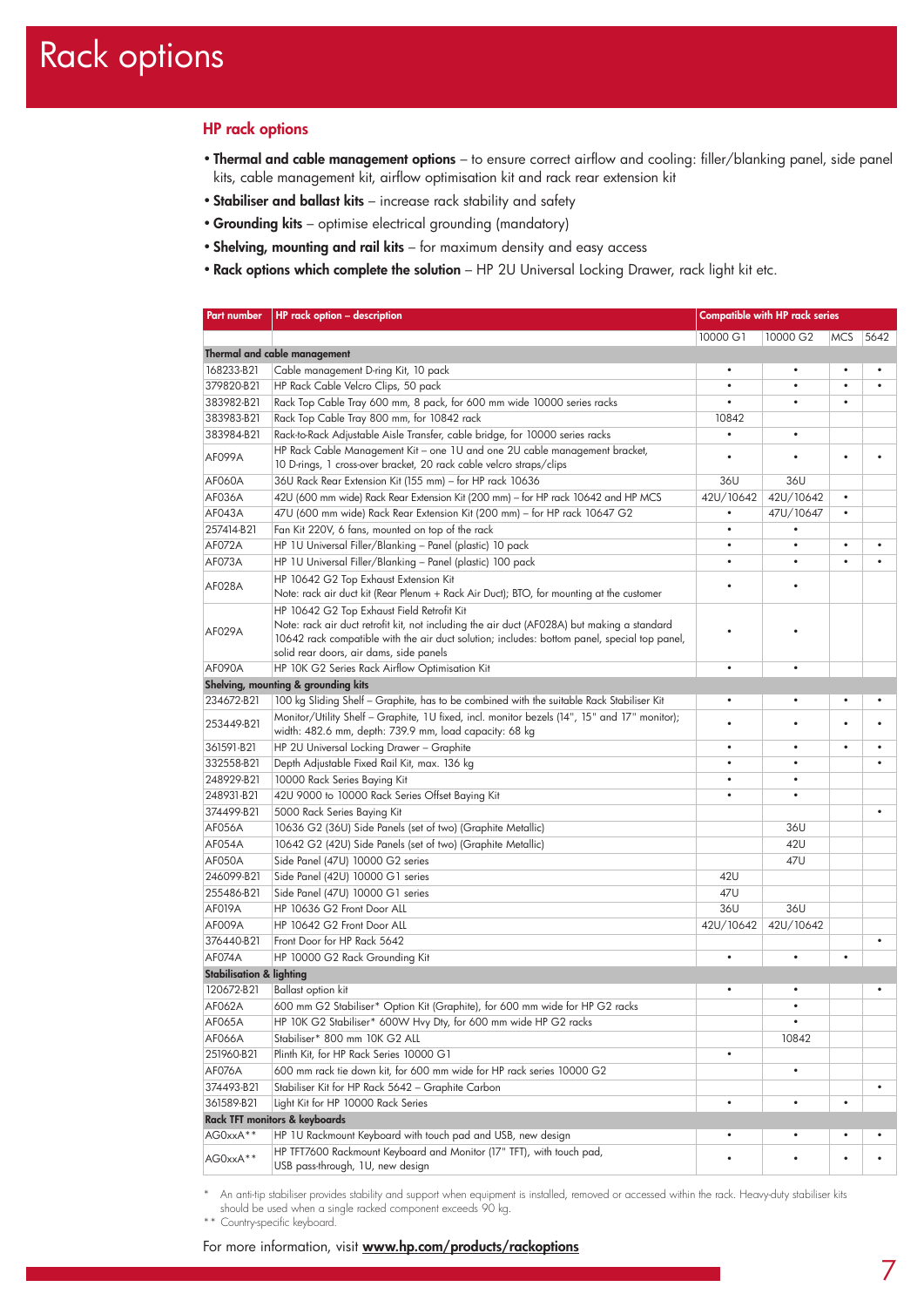# **Cooling**

# **HP Modular Cooling System (MCS) G2**

- •**Highly efficient closed coupled cooling system** for high-density deployments
- **Cooling capacity: up to 35 kW**
- in single-rack configuration/35 kW
- in two-rack configuration (two HP MCS G2 42U racks at a time)/up to 17.5 kW per rack
- **Safety features** to prevent water contact with servers
- **Server/blade/storage deployments and access** unaffected by design
- •**Automatic door release** for additional safety
- **Integrated remote management** integration with HP SIM
- **Fast IT deployment** possible to ship HP MCS and expansion rack preconfigured (ready to deploy) shock pallet included



HP MCS G2





Expansion rack

#### **HP Modular Cooling System (MCS) G2**

| Model                                                                              | <b>Product description</b>                                                                                                                                                                                                                                                                                                                                                      | <b>Part number</b> | <b>Shipped with</b>                                                                                                                    |
|------------------------------------------------------------------------------------|---------------------------------------------------------------------------------------------------------------------------------------------------------------------------------------------------------------------------------------------------------------------------------------------------------------------------------------------------------------------------------|--------------------|----------------------------------------------------------------------------------------------------------------------------------------|
| <b>HP Modular Cooling</b><br>System (MCS) G2                                       | HP Modular Cooling System (MCS) G2, includes 10642 G2 rack, support for a<br>2nd rack (MCS G2 Expansion Rack), up to 35 kW cooling capacity (one rack<br>config) or two times up to 17.5 kW (two rack config), 2750 CFM (4600 m3/h) of<br>chilled air, dimensions (H x W x D): 1999.8 x 909 x 1270 mm, delivered on<br>shock pallet (CTO capable/ready for factory integration) | AF025A             | cooling $rack + HP$ 10642<br>rack $(42U)$ + sealed front<br>and rear doors, front<br>extension, side panel;<br>shipped on shock pallet |
| <b>HP Modular Cooling</b><br><b>System (MCS) G2 10642</b><br><b>Expansion Rack</b> | Expansion rack for HP Modular Cooling System (MCS) G2; includes special 42U<br>HP 10642 G2 rack (sealed: front door, rear door, rack bottom plate), dimensions<br>$(H \times W \times D)$ : 1999.8 x 609.6 x 1270 mm, delivered on shock pallet (CTO<br>capable/ready for factory integration)                                                                                  | <b>AF026A</b>      | rack (42U, 10642) +<br>sealed front and rear door,<br>sealed bottom, front<br>extension, side panel;<br>shipped on shock pallet        |
| <b>HP Modular Cooling</b><br>System (MCS) Flex Hose<br>Coupling kit                | The kit contains set (two) flex hoses (3.5 metre) with flat face couplings (1 in/<br>25.4 mm) and ball valve. The kit can be ordered ahead of the MCS for site<br>preparation purposes.                                                                                                                                                                                         | AF027A             |                                                                                                                                        |

# **HP Care Packs for HP Modular Cooling System (MCS)**

| <b>Model</b>                                                                  | <b>Product description</b>                                                    | <b>Part numbers</b> |
|-------------------------------------------------------------------------------|-------------------------------------------------------------------------------|---------------------|
| Next Business Day Onsite Service, 5-Day x 9-Hour Coverage, 3-Year, Electronic | HP Care Pack for HP Modular Cooling<br>System (MCS); 1-Year standard warranty | UE001E              |
| 4-Hour Onsite Service, 5-Day x 13-Hour Coverage, 3-Year, Electronic           |                                                                               | <b>UE002E</b>       |
| 4-Hour Onsite Service, 7-Day x 24-Hour Coverage, 3-Year, Electronic           |                                                                               | UE003E              |
| 6-Hour Onsite Service, 7-Day x 24-Hour Coverage, 3-Year, Electronic           |                                                                               | UE004E              |
| <b>MCS G2 Onsite Installation</b>                                             | HP MCS Onsite Installation (includes<br>unpackaging and power-up)             | UE005E              |

# **HP Data Centre Services**

| Model <sup>1</sup>                                | <b>Product description</b>                 | l Part number  |
|---------------------------------------------------|--------------------------------------------|----------------|
| Site Data Centre Thermal Quick Assessment Service | Entry-level data centre cooling assessment | <b>HB691AE</b> |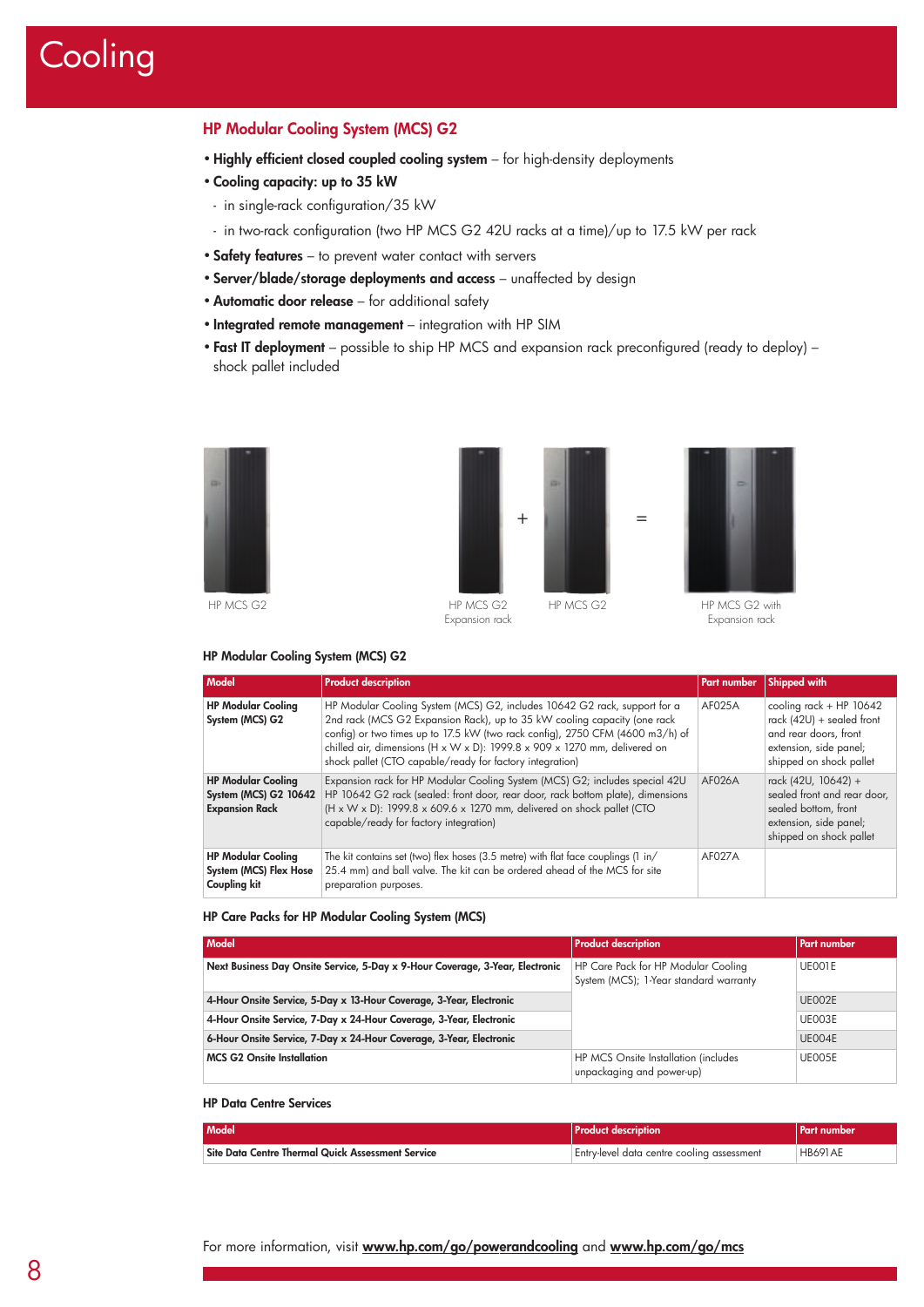# Management – KVM solutions

# **Server management with HP KVMs**

- **Improved management and efficiency** to allow centralised management, convenient access and reduced costs
- **Multi-platform management from one console** to fit perfectly into heterogeneous environments
- **Redundant access path for HP iLO and seamless integration with HP iLO, RiLOE** – to provide secure and redundant access
- **Lower costs** through integrated Care Pack Support for HP KVM Switches with a ProLiant Server Care Pack

# **HP KVM Console Switches – Virtual Media support, three-level tiering and remote access (IP models)**

**Three different configuration options**, showing you can connect servers to new KVM Switches. Preconditions for Virtual Media support (see options 1 and 2):

- HP KVM Console Switches and Interface Adapters (with VM support)
- New HP Interface Adapters (with VM support)
- Server (with VM support)



#### **Model comparison**

| <b>Model comparison</b>                                       | <b>HP KVM Server Console</b><br>Switch (336044-B21,<br>336045-B21)              | <b>HP KVM Server Console</b><br>Switch with VM<br>(AF600A) | <b>HP KVM IP Console</b><br>Switch with VM<br>(AF601A, AF602A) | <b>HP Serial Console Server</b><br>(AF101A, AF102A)                |
|---------------------------------------------------------------|---------------------------------------------------------------------------------|------------------------------------------------------------|----------------------------------------------------------------|--------------------------------------------------------------------|
| Number of server ports/devices<br>(with one unit)             | 8 or 16                                                                         | 16                                                         | 16                                                             | 16 or 48 serial devices                                            |
| Max. supported servers/devices                                | 256 (cascaded)                                                                  | up to 4096 (cascaded)                                      | up to 4096 (cascaded)                                          | 16 or 48 serial devices                                            |
| LAN/WAN access                                                | N <sub>o</sub>                                                                  | No                                                         | Yes (2 or 4 users)                                             | Yes (up to 96 users)                                               |
| Number of simultaneous users<br>(local + remote via network)  | 1 (local) or 2 (local)                                                          | 2 (local)                                                  | $3(1+2r)$ or 4<br>$(11+3r$ or 4r)                              | 32 or 96 remote user (non-<br>blocking access)                     |
| Video resolution                                              | up to 1280 x 1024                                                               | up to 1280 x 1024                                          | up to 1280 x 1024                                              | <b>Terminal emulation</b>                                          |
| Improved cable management                                     | Yes (CAT5e, up to 30 m)                                                         | Yes (CAT5e, up to 30 m)                                    | Yes (CAT5e, up to 30 m)                                        | Yes (CAT5e, up to 30 m)                                            |
| SNMP - manageable through<br>HP Systems Insight Manager (SIM) | N <sub>o</sub>                                                                  | No                                                         | Yes (1 IP address)                                             | Yes (1 IP address)                                                 |
| Multiple language support*                                    | Yes                                                                             | Yes                                                        | Yes                                                            | Yes                                                                |
| Multi-brand and multi-OS support                              | Yes                                                                             | Yes                                                        | Yes                                                            | Yes                                                                |
| Supports different connections<br>(PS/2, USB, Serial) for KVM | Yes - with $PS/2$ , USB,<br>Serial and BladeSystem<br><b>Interface Adapters</b> | <b>Adapters</b>                                            | Yes - with PS/2, USB, Serial and BladeSystem Interface         | Serial interfaces only<br>(different Serial Adapters<br>available) |
| Supports Virtual Media (local)                                | No                                                                              | $Yes**$                                                    | $Yes**$                                                        | No                                                                 |
| Supports Virtual Media (remote)                               | <b>No</b>                                                                       | <b>No</b>                                                  | $Yes**$                                                        | <b>No</b>                                                          |
| Tearing support (cascading level)                             | up to 1 level of tiering                                                        | up to 3 levels of tiering                                  |                                                                | No                                                                 |
| Built-in tiering (cascading) port                             | Yes                                                                             | Yes                                                        | No                                                             | <b>No</b>                                                          |
| Seamless integration with iLO, RiLOE<br>and RiLOE II          | Yes                                                                             | Yes                                                        | Yes                                                            | No                                                                 |

\* Supports English, French, Italian, German, Spanish, Dutch and Japanese.

\*\* Yes – with PS/2 Interface Adapter with VM (via USB) support; USB Interface Adapter with VM support.

For more rack options, visit **www.hp.com/go/kvm**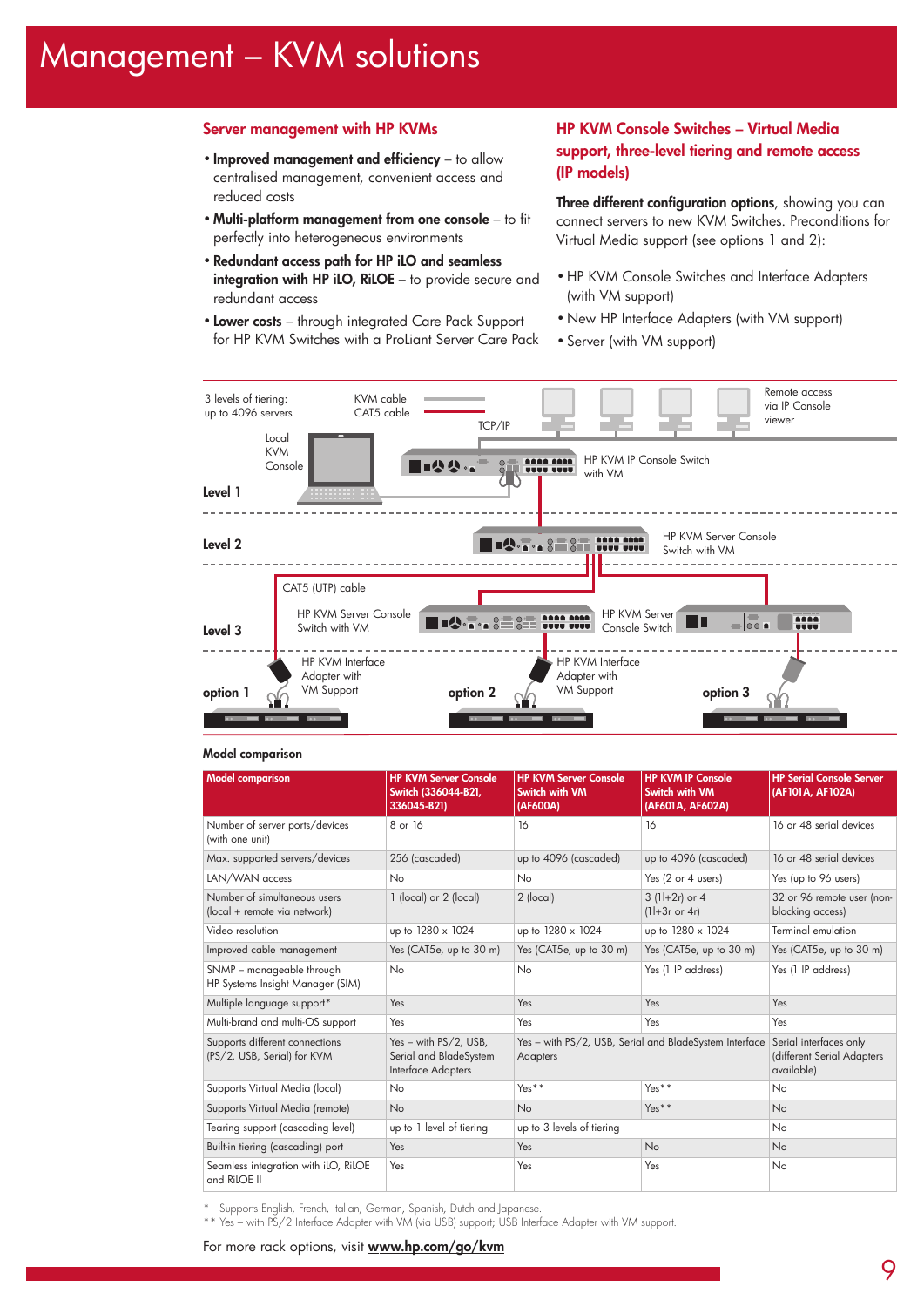# Management – KVM solutions

|            | Model                                                                                                     | <b>Description</b>                                                                                                                                                   | <b>Part number</b> |
|------------|-----------------------------------------------------------------------------------------------------------|----------------------------------------------------------------------------------------------------------------------------------------------------------------------|--------------------|
|            | HP KVM switches with conventional KVM cabling                                                             |                                                                                                                                                                      |                    |
|            | HP 1 x 4 Server Console Switch                                                                            | 1 user/4 ports; USB and PS2; 3 USB ports<br>for additional devices; conventional KVM cabling;<br>rackmount (rails included)                                          | AF611A             |
|            | HP PS2 Server Console Cable, 6 foot; 2 pack                                                               | KVM Cable for HP 1 x 4 USB/PS2 KVM Switch; 6<br>foot; 2 pack                                                                                                         | AF612A             |
|            | HP USB Server Console Cable, 6 foot; 2 pack                                                               | KVM Cable for HP 1 x 4 USB/PS2 KVM Switch; 6<br>foot; 2 pack                                                                                                         | AF613A             |
|            | HP KVM server console switches (CAT5 based)                                                               |                                                                                                                                                                      |                    |
|            | HP KVM Server Console Switch 0 x 1 x 8 CAT5<br><b>WW</b>                                                  | 1 local user/8 ports; CAT5 cabling                                                                                                                                   | 336044-B21         |
|            | HP KVM Server Console Switch 0 x 2 x 16 CAT5<br><b>WW</b>                                                 | 2 local users/16 ports; CAT5 cabling                                                                                                                                 | 336045-B21         |
|            | HP KVM server console switches (CAT5 based) - with USB Virtual Media* support                             |                                                                                                                                                                      |                    |
|            | HP KVM Server Console Switch with Virtual<br>Media*; 0 x 2 x 16 CAT5                                      | 2 local users/16 ports; local USB Virtual Media*<br>support; CAT5 cabling                                                                                            | AF600A             |
|            | HP KVM IP Console Switch with Virtual Media*; 2<br>$x$ 1 $x$ 16 CAT5                                      | 2 remote users, 1 local user/16 ports; local USB<br>Virtual Media* and remote Virtual Media* support,<br>integrated Active Directory support (LDAP); CAT5<br>cabling | AF601A             |
|            | HP KVM IP Console Switch with Virtual Media*; 4<br>x 1 x 16 CAT5                                          | 4 remote users, 1 local user/16 ports; local USB<br>Virtual Media* and remote Virtual Media* support,<br>integrated Active Directory support (LDAP); CAT5<br>cabling | AF602A             |
|            | Universal components for CAT5 based HP KVM switches with Virtual Media* support                           |                                                                                                                                                                      |                    |
|            | PS/2 Virtual Media Interface Adapter; 1 pack                                                              | PS/2 KVM IF adapter with Virtual Media support<br>via USB; NOTE: Requires PS/2 mouse and<br>keyboard connections and 1 USB port on server                            | AF604A             |
|            | USB Virtual Media Interface Adapter; 1 pack                                                               | USB KVM IF adapter with Virtual Media support via<br><b>USB</b>                                                                                                      | AF603A             |
|            |                                                                                                           | Universal components for CAT5 based HP KVM switches (no Virtual Media support - supports KVM only)                                                                   |                    |
|            | HP KVM Interface Adapter PS/2-CAT5<br>Qty 8 WW                                                            | PS/2-RJ45/CAT5; 8 pack,<br>NOTE: no Virtual Media support                                                                                                            | 262587-B21         |
|            | HP KVM Interface Adapter PS/2-CAT5<br>Qty 1 WW                                                            | PS/2-RJ45/CAT5; 1 pack,<br>NOTE: no Virtual Media support                                                                                                            | 262588-B21         |
| $\epsilon$ | HP KVM Interface Adapter USB-CAT5<br>Qty 1 WW                                                             | USB-RJ45/CAT5; 1 pack,<br>NOTE: no Virtual Media support                                                                                                             | 336047-B21         |
|            | HP KVM Interface Adapter Serial-CAT5<br>Qty 1 WW                                                          | Serial (Terminal) RJ45/CAT5; 1 pack, incl. power<br>supply, NOTE: VT100 terminal emulation                                                                           | 373035-B21         |
|            | HP BladeSystem CAT5 KVM Interface Adapter Qty<br>1 WW                                                     | HP BladeSystem p-Class SUVI/CAT5 + 1 USB,<br>1 pack, NOTE: supports HP BladeSystem p-Class<br>products only, NOTE: no Virtual Media support                          | <b>AF100A</b>      |
|            | HP BLc KVM Interface Adapter                                                                              | HP BladeSystem c-Class, SUVI/CAT5 + 1 USB,<br>1 pack, NOTE: supports HP BladeSystem<br>c-Class products only                                                         | AF605A             |
|            | CAT5 UTP Cables for HP KVM switches (CAT5 based) with & without VM and for HP Serial Console Server (SCS) |                                                                                                                                                                      |                    |
|            | CAT5e Cable 3 ft; 4 pack                                                                                  | CAT5e Cable 0.9 m; 4 pack                                                                                                                                            | 263474-B21         |
|            | CAT5e Cable 6 ft; 8 pack                                                                                  | CAT5e Cable 1.8 m; 8 pack                                                                                                                                            | 263474-B22         |
|            | CAT5e Cable 12 ft; 8 pack                                                                                 | CAT5e Cable 3.7 m; 8 pack                                                                                                                                            | 263474-B23         |
|            | CAT5e Cable 20 ft; 4 pack                                                                                 | CAT5e Cable 6.1 m; 4 pack                                                                                                                                            | 263474-B24         |
|            | CAT5e Cable 40 ft; 1 pack                                                                                 | CAT5e Cable 12.2 m; 1 pack                                                                                                                                           | 263474-B25         |

\* Virtual media support requires the use of Virtual Media Interface Adapters.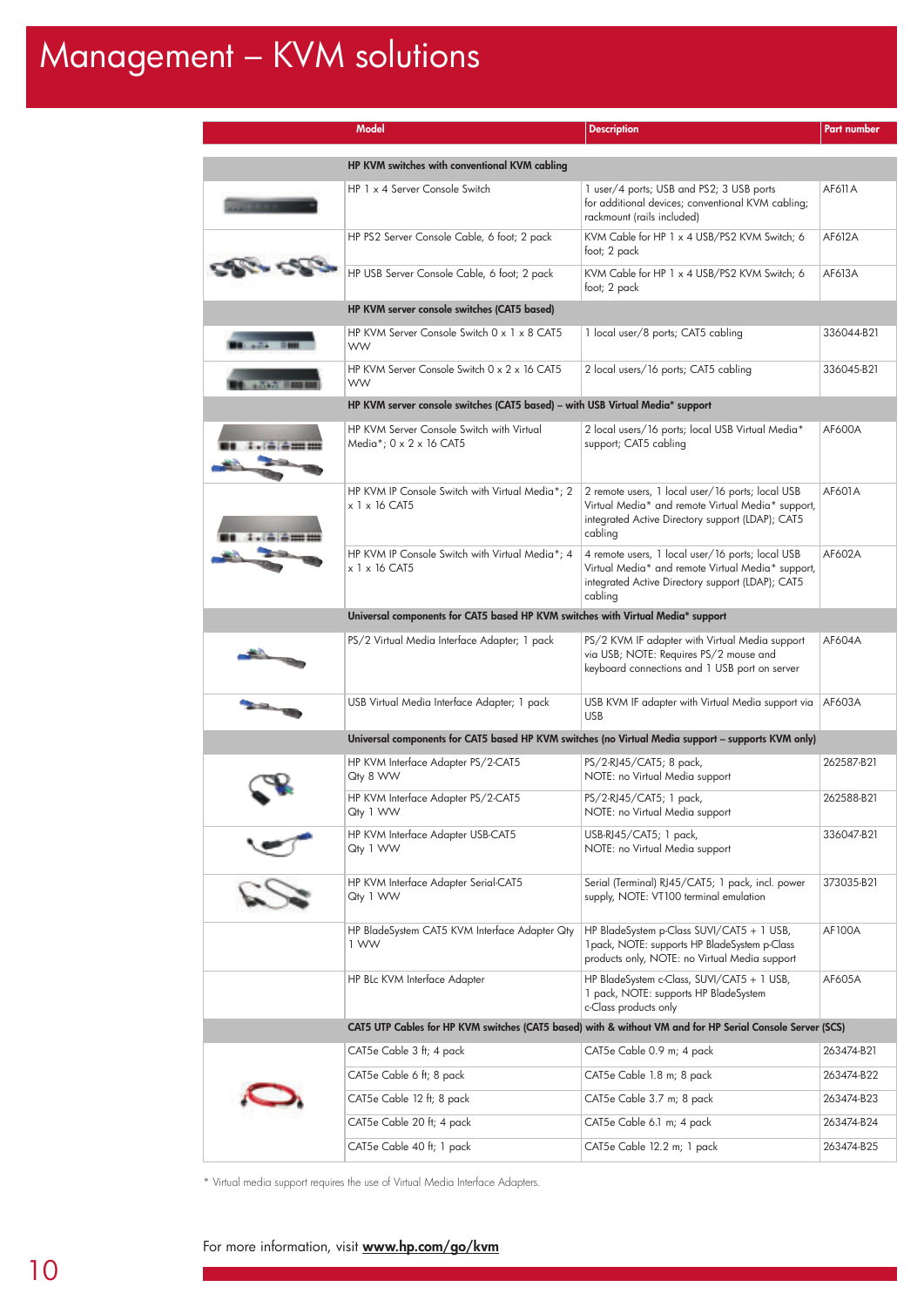# Management – Consoles

| <b>Model</b>                                                                                    | <b>Product description</b>                                                                                                                                                                                                                                                                                                                        | Part number   |
|-------------------------------------------------------------------------------------------------|---------------------------------------------------------------------------------------------------------------------------------------------------------------------------------------------------------------------------------------------------------------------------------------------------------------------------------------------------|---------------|
| HP 1U Rackmount Keyboard<br>with USB, touch pad and USB<br>pass-through                         | 1U rack keyboard with touch pad and front USB<br>• Full-size keyboard with Windows® shortcut keys, different country-specific<br>keyboard layouts available<br>• Integrated three-button touch pad<br>• USB pass-through (also available on front)<br>• Tool-less universal rail kit included                                                     | AG0xxA*       |
| HP TFT7600 Rackmount Keyboard and<br>Monitor (17" TFT), with touch pad, USB<br>pass-through, 1U | 1U all-in-one rack console (monitor, keyboard, touch pad), new design<br>• 17" TFT display (WXGA+)<br>• Full-size keyboard with Windows shortcut keys, different country-specific<br>keyboard layouts available<br>• Integrated three-button touch pad<br>• USB pass-through (also available on front)<br>. Tool-less universal rail kit included |               |
|                                                                                                 | TFT7600 Rackmount Keyboard and Monitor US                                                                                                                                                                                                                                                                                                         | <b>AG052A</b> |
|                                                                                                 | TFT7600 Rackmount Keyboard and Monitor UK                                                                                                                                                                                                                                                                                                         | <b>AG053A</b> |
|                                                                                                 | TFT7600 Rackmount Keyboard and Monitor GR                                                                                                                                                                                                                                                                                                         | <b>AG054A</b> |
|                                                                                                 | TFT7600 Rackmount Keyboard and Monitor FR                                                                                                                                                                                                                                                                                                         | <b>AG055A</b> |
|                                                                                                 | TFT7600 Rackmount Keyboard and Monitor IT                                                                                                                                                                                                                                                                                                         | <b>AG056A</b> |
|                                                                                                 | TFT7600 Rackmount Keyboard and Monitor SP                                                                                                                                                                                                                                                                                                         | <b>AG057A</b> |
|                                                                                                 | TFT7600 Rackmount Keyboard and Monitor DEN                                                                                                                                                                                                                                                                                                        | <b>AG058A</b> |
|                                                                                                 | TFT7600 Rackmount Keyboard and Monitor NOR                                                                                                                                                                                                                                                                                                        | <b>AG059A</b> |
|                                                                                                 | TFT7600 Rackmount Keyboard and Monitor SE/FI                                                                                                                                                                                                                                                                                                      | AG060A        |
|                                                                                                 | TFT7600 Rackmount Keyboard and Monitor SWI                                                                                                                                                                                                                                                                                                        | AG061A        |
|                                                                                                 | TFT7600 Rackmount Keyboard and Monitor PORT                                                                                                                                                                                                                                                                                                       | <b>AG062A</b> |
|                                                                                                 | TFT7600 Rackmount Keyboard and Monitor BEL                                                                                                                                                                                                                                                                                                        | AG063A        |
|                                                                                                 | TFT7600 Rackmount Keyboard and Monitor JPN2                                                                                                                                                                                                                                                                                                       | <b>AG064A</b> |
|                                                                                                 | TFT7600 Rackmount Keyboard and Monitor RUS                                                                                                                                                                                                                                                                                                        | <b>AG065A</b> |
|                                                                                                 | TFT7600 Rackmount Keyboard and Monitor intl                                                                                                                                                                                                                                                                                                       | <b>AG066A</b> |

# Rack TFT monitors and keyboards

\* Refers to country-specific keyboard.



TFT 7600 RKM 1U Rackmount Keyboard

### Serial console

### **HP Serial Console Server/SCS (CAT5 based)**



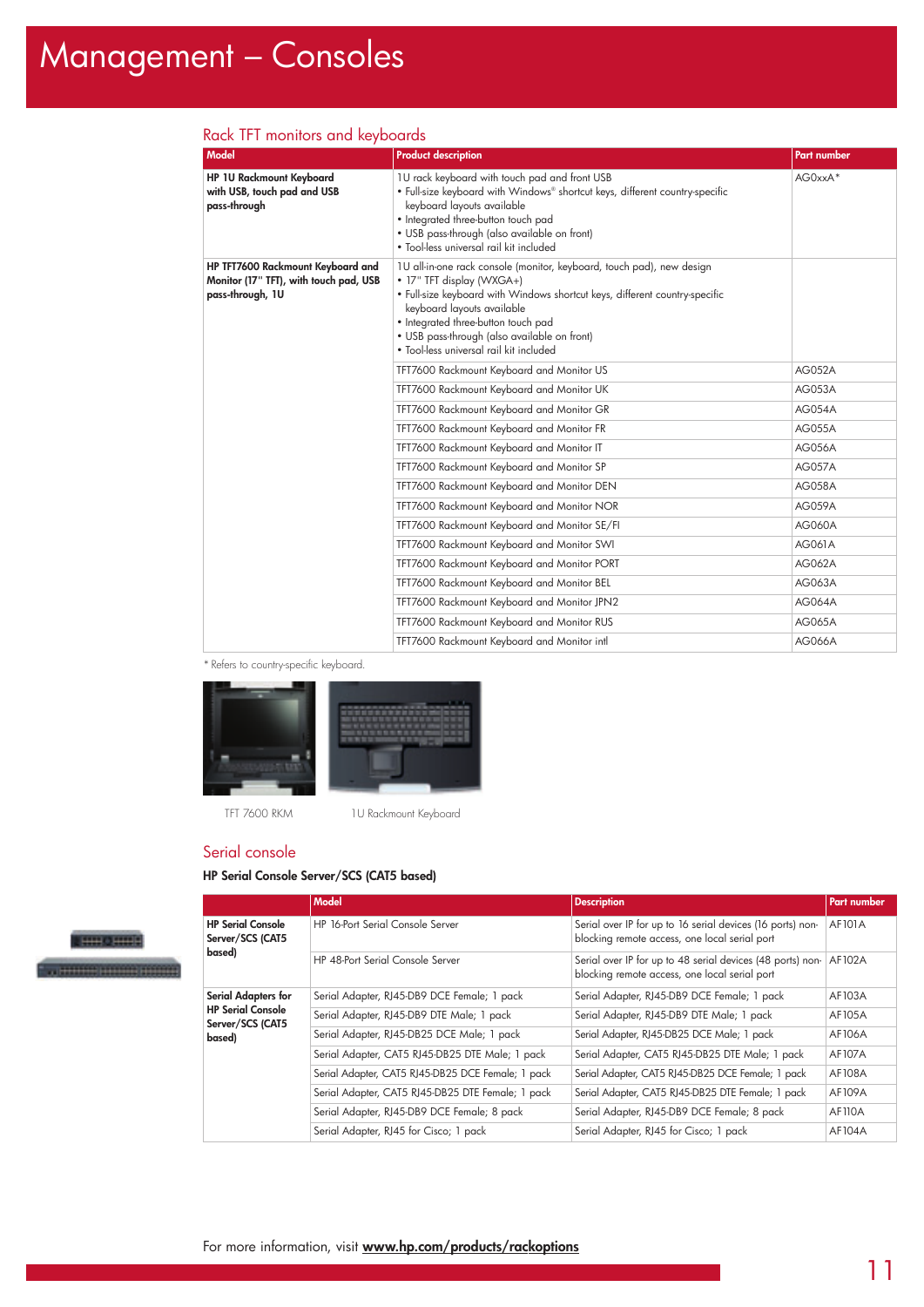# **HP Tower UPS**

- •**UPS capacity** from 500 W to 1600 W (real power)
- **Patented Enhanced Battery Management (EBM)** doubles battery life up to 6 years
- **60-day battery** pre-failure warning and 3-year backup warranty
- **Extended Runtime Modules (ERMs)** increase UPS backup time by need (optional)
- •**Hot-swap battery modules** provide highest availability
- **Integrated Care Pack Support** HP Server & Storage Server Care Pack support of HP UPSs up to 12 kVA at no additional cost

# **Tower UPS models**



| <b>Model</b>                         | T750 G2 Intl                                                                                                                    | T1000 G3 Intl        | T1500 G3 Intl      | R/T2200 G2 Intl      |
|--------------------------------------|---------------------------------------------------------------------------------------------------------------------------------|----------------------|--------------------|----------------------|
| Part number                          | <b>AF447A</b>                                                                                                                   | AF449A               | AF451A             | AF411A               |
| Form factor                          | Tower                                                                                                                           | Tower                | Tower              | Tower/Rack           |
| Power output                         | 750 VA<br>500 W                                                                                                                 | 1000 VA<br>670 W     | 1500 VA<br>950 W   | 2200 VA<br>1600 W    |
| Backup time at 80% load <sup>1</sup> | $6 \text{ mins}^2$                                                                                                              | $6 \text{ mins}^2$   | $6 \text{ mins}^2$ | $8.5 \text{ mins}^2$ |
| Load segments                        |                                                                                                                                 |                      |                    | 4                    |
| Output (high-voltage model)          | 4 x IEC320 C13                                                                                                                  | 6 x IEC320 C13 (10A) |                    | 8 x IEC320 C13 (10A) |
| Hot-swap batteries                   | Yes                                                                                                                             | Yes                  | Yes                | Yes                  |
| Weight (kg)                          | 12.7                                                                                                                            | 12.7                 | 17                 | 27.2                 |
| Optional ERM/part number             | N/A                                                                                                                             | N/A                  | N/A                | 1/AF412A             |
| Communication                        | USB/serial; includes HP Power Management software                                                                               |                      |                    |                      |
| Warranty                             | 3-year HP warranty (3-1-1), HP battery pre-failure warranty and integrated Care Pack Support at no additional cost <sup>3</sup> |                      |                    |                      |

<sup>1</sup> Backup times are estimated for typical applications at recommended load level of 80%. Actual performance will depend on environment conditions, ambient temperature, battery age and other factors.

<sup>2</sup> Increased system uptime possible with optional Extended Runtime Modules (ERMs).

<sup>3</sup> HP Server and Storage Care Pack also supports HP UPSs up to 12 kVA at no additional cost.

### **UPS options**

| Model                     | <b>Description</b>                                                       | For which HP UPS | Part number |
|---------------------------|--------------------------------------------------------------------------|------------------|-------------|
| HP ERM R/T2200 2U Battery | UPS Expansion Runtime Module (extended battery) – extends<br>backup time | R/T2200 G2       | AF412A      |

# Power cords

| Model                                        | <b>Description</b>                                           | Part number   |
|----------------------------------------------|--------------------------------------------------------------|---------------|
| Pwr Crd Kt, 1.83 m, 10A, C13-ISRAEL          | Pwr Crd Kt, 1.83 m, 10A, C13-ISRAEL/SI32                     | AF564A        |
| Pwr Crd Kt, 1.83 m, 10A, C13-SWISS           | Pwr Crd Kt, 1.83 m, 10A, C13-SWISS/SEV 1011                  | AF565A        |
| Pwr Crd Kt, 1.83 m, 10A, C13-DANISH          | Pwr Crd Kt, 1.83 m, 10A, C13-DANISH/DK 2-5A                  | AF566A        |
| Pwr Crd Kt, 2.5 m, 10A, C13-S.AFRICAN        | Pwr Crd Kt, 2.5 m, 10A, C13-S.AFRICAN/SABS 164               | AF567A        |
| Pwr Crd Kt, 1.83 m, 10A, C13-EURO            | Pwr Crd Kt, 1.83 m, 10A, C13-EURO/IEC83 C4 (CEE7-VII)/Schuko | AF568A        |
| Pwr Crd Kt, 1.83 m, 10A, C13-UK/HK/SINGAPORE | Pwr Crd Kt, 1.83 m, 10A, C13-UK/HK/SINGAPORE                 | <b>AF570A</b> |
| Pwr Crd Kt, 1.83 m, 10A, C13-ITALY/CHILE     | Pwr Crd Kt, 1.83 m, 10A, C13-ITALY/CHILE/CEI 23-50           | AF571A        |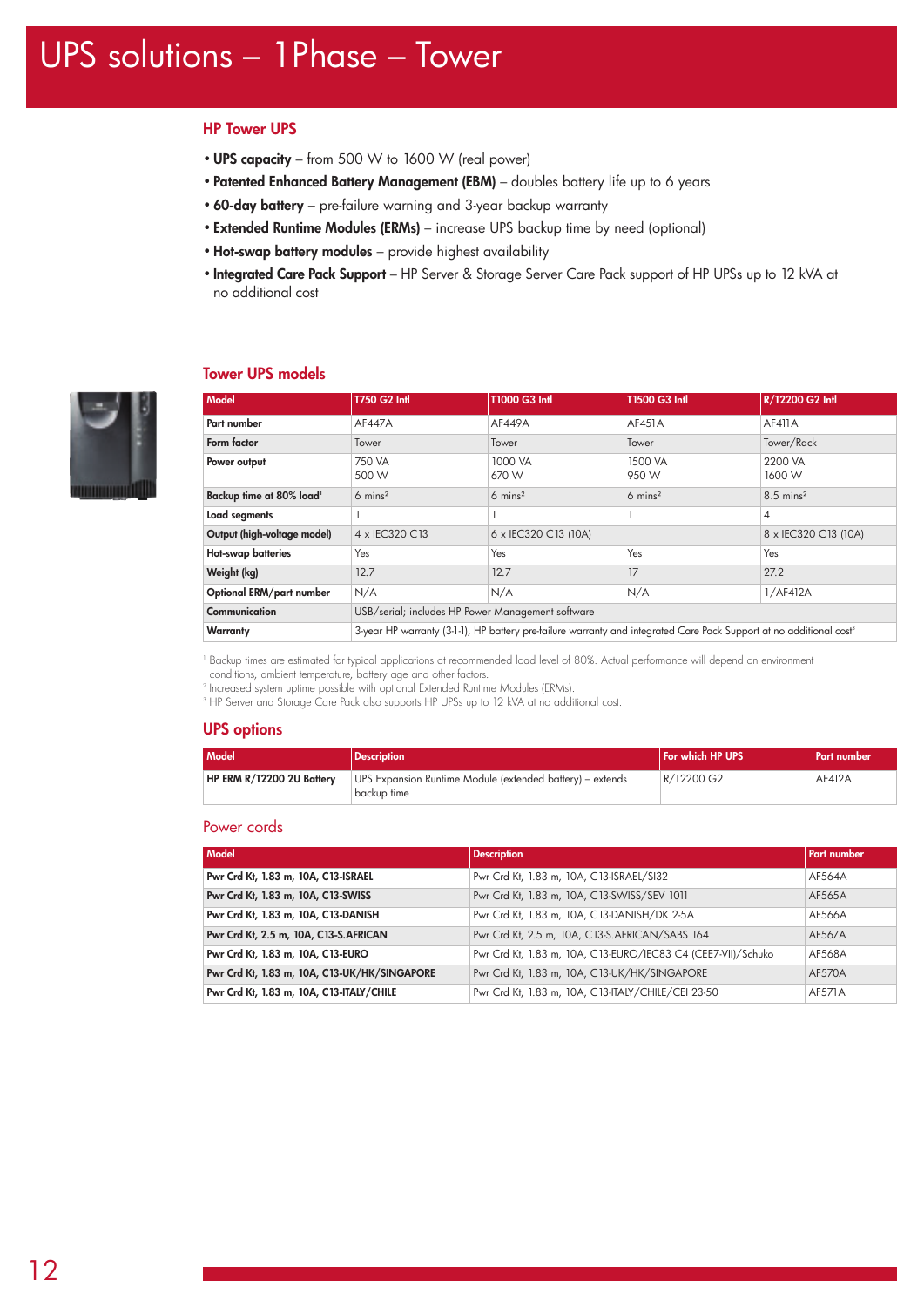# **HP Rack UPS – 1Phase**

- •**UPS capacity** from 1000 W to 5400 W (real power)
- **Patented Enhanced Battery Management (EBM)** doubles battery life up to 6 years
- **60-day battery** pre-failure warning and 3-year backup warranty
- **Extended Runtime Modules (ERMs)** increase UPS backup time by need (optional)
- **Load segmentation** optimises configuration flexibility and shutdown priority
- •**Hot-swap battery modules** and electronics provide highest availability
- **Integrated Care Pack Support** HP Server and Storage Care Pack support of HP UPSs up to 12 kVA at no additional cost

# **Rackmount UPS models**





# **UPS options**

| <b>Model</b>                                   | <b>Description</b>                                                                                                                                                                                                                                                                                                  | For which HP UPS                                                                                                                                                            | <b>Part number</b>  |
|------------------------------------------------|---------------------------------------------------------------------------------------------------------------------------------------------------------------------------------------------------------------------------------------------------------------------------------------------------------------------|-----------------------------------------------------------------------------------------------------------------------------------------------------------------------------|---------------------|
| <b>HP UPS Management</b><br>Module             | UPS management card with one ethernet port and five serial ports<br>(R45); embedded management software with communication and<br>management functions:<br>• Allows up to five servers to communicate direct via serial connection<br>and to ethernet (to servers and for remote access)<br>• Redundant UPS support | HP UPS R1500 G2, R3000,<br>HP UPS R5500 and former<br>HP XR models; this module<br>is included with R8000/3,<br>R12000/3 and RP36000/3<br>For further info, see quick specs | AF401A <sup>4</sup> |
| HP Srl Adptr RJ45-DB9<br><b>DCE Female 5pk</b> | Serial Adapters RJ45 to DB9 DCE, for the new HP Management Card<br>(AF401A); 5 pack                                                                                                                                                                                                                                 | for HP UPS Management Module<br>(AF401A)                                                                                                                                    | AF402A              |

<sup>1</sup> Backup times are estimated for typical applications at recommended load level of 80%. Actual performance will depend on environment conditions, ambient temperature, battery age and other factors. Increased system uptime possible with optional Extended Runtime Modules (ERMs).

<sup>2</sup> Delivered incl. 4 rack PDU sticks (7 x C13 outlets each); these can be connected to the C19s on the UPS unit and provide up to 28 IEC320 C13 outputs in addition to the 4 on the unit.

- <sup>3</sup> HP Server and Storage Care Pack also supports HP UPSs up to 12 kVA at no additional cost.
- <sup>4</sup> Replaces SNMP/serial card (AF427A) and Six-port card (AF428A).

### **NOTE:** All our products are RoHS compliant.

If you need help sizing your HP Rack and Power infrastructure solution (Rack, Rack options, UPS, PDU, KVM), please go to **www.hprackandpowersizer.com**

For more UPS options, information on HP power products and software downloads, please visit **www.hp.com/products/ups**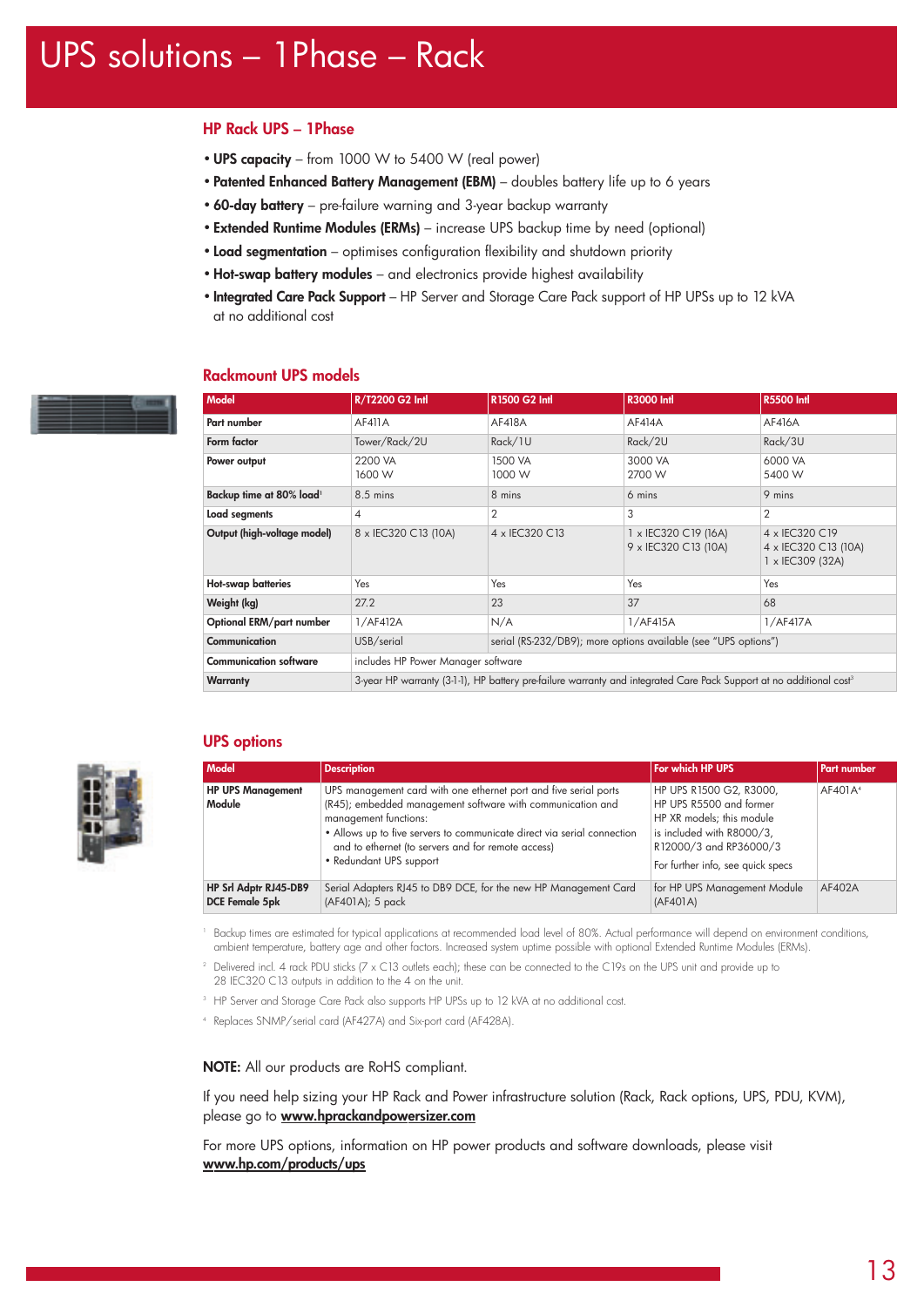# 3Phase power solutions (UPS, PDR)

# **HP 3Phase power solutions**

New zoned power approach with power protection and power distribution for zone/rack row level • **Adding power protection** and distribution capacity when and where needed

- **Getting the reliability** of large central systems in a rack footprint
- **Enable adding capacity** to otherwise full data centres
- •**High energy-efficiency** (97% efficient)

**HP 3Phase UPS Modules (Rackmount)**

# **HP 3Phase UPS solutions – 3Phase UPS modules and Parallel UPS (preconfigured UPS Rack)**

- **UPS modules** with 8 kVA and 12 kVA capacity
- **Parallel UPS** with 36 kVA capacity scalable up to 60 kVA in a single 19" rack
- •**High-density design**, lightweight, hot-swappable battery and electronics modules

**Model R8000/3 Intl R12000/3 Intl Part number AF432A AF430A** 

- **Intelligent automated maintenance bypass** in each UPS module/chassis
- **Integrated Care Pack Support** for the single Rack UPS modules (R8000/3 and R12000/3) HP Server and Storage Care Pack supports HP UPSs up to 12 kVA at no additional cost







| HP 3Phase Parallel UPS (preconfigured Rack & module) |                                                                                                        |                                                                                                    |  |
|------------------------------------------------------|--------------------------------------------------------------------------------------------------------|----------------------------------------------------------------------------------------------------|--|
| <b>Model</b>                                         | RP36000/3 Intl                                                                                         | RP12000/3 Intl                                                                                     |  |
| <b>Description</b>                                   | Preconfigured parallel rack UPS<br>Rack 42U with three UPS modules and power bar                       | Additional 12 kVA UPS module for RP36000/3 (to be<br>added into the parallel rack UPS (RP36000/3)) |  |
| Part number                                          | AF439A                                                                                                 | AF437A                                                                                             |  |
| Form factor                                          | Rack 42U (HP 10000 Series G2, 10642)                                                                   | Rack module/6U                                                                                     |  |
| <b>INput power</b><br>INput connections (intl model) | 400 V 3phase<br>Hard wire terminal                                                                     | 400 V 3phase<br>to power bus bar (on RP36000/3)                                                    |  |
| OUTput power rating/capacity                         | non-redundant: 36 kVA/36 kW<br>n+1 redundant: 24 kVA/24 kW - expandable up to<br>60 kVA (n+1)          | 12 kVA/12 kW; 400 V 3phase                                                                         |  |
| <b>OUTput connections (intl model)</b>               | Hard wire terminal; Optional (add on): HP R12000/3<br>Intl UPS Output Module (AF441A)                  | Connector to power bus bar (on RP36000/3) or<br>optional: UPS output module (AF441A)               |  |
| INput power<br>INput connections (intl model)        | 400 V 3Phase<br>1 x IEC309 16A (3Phase power)                                                          | 400 V 3Phase<br>1 x IEC309 32A (3Phase power)                                                      |  |
| Backup time at 80% load <sup>1</sup>                 | 12 mins                                                                                                | 6 mins                                                                                             |  |
| Hot-swap electronic modules & batteries              | Yes                                                                                                    | Yes                                                                                                |  |
| Weight (kg)                                          | 578                                                                                                    | 140                                                                                                |  |
| Optional ERM/part number                             | AF434A                                                                                                 | max. 4/AF434A                                                                                      |  |
| Communication                                        | HP UPS Management module (AF401A) included; module with one ethernet port and five serial ports (RJ45) |                                                                                                    |  |
| <b>Communication software</b>                        | Embedded HP Power Management software on HP UPS Management module (AF401A)                             |                                                                                                    |  |
| Warranty                                             | 3-Year HP warranty (3-1-1), HP battery pre-failure warranty                                            |                                                                                                    |  |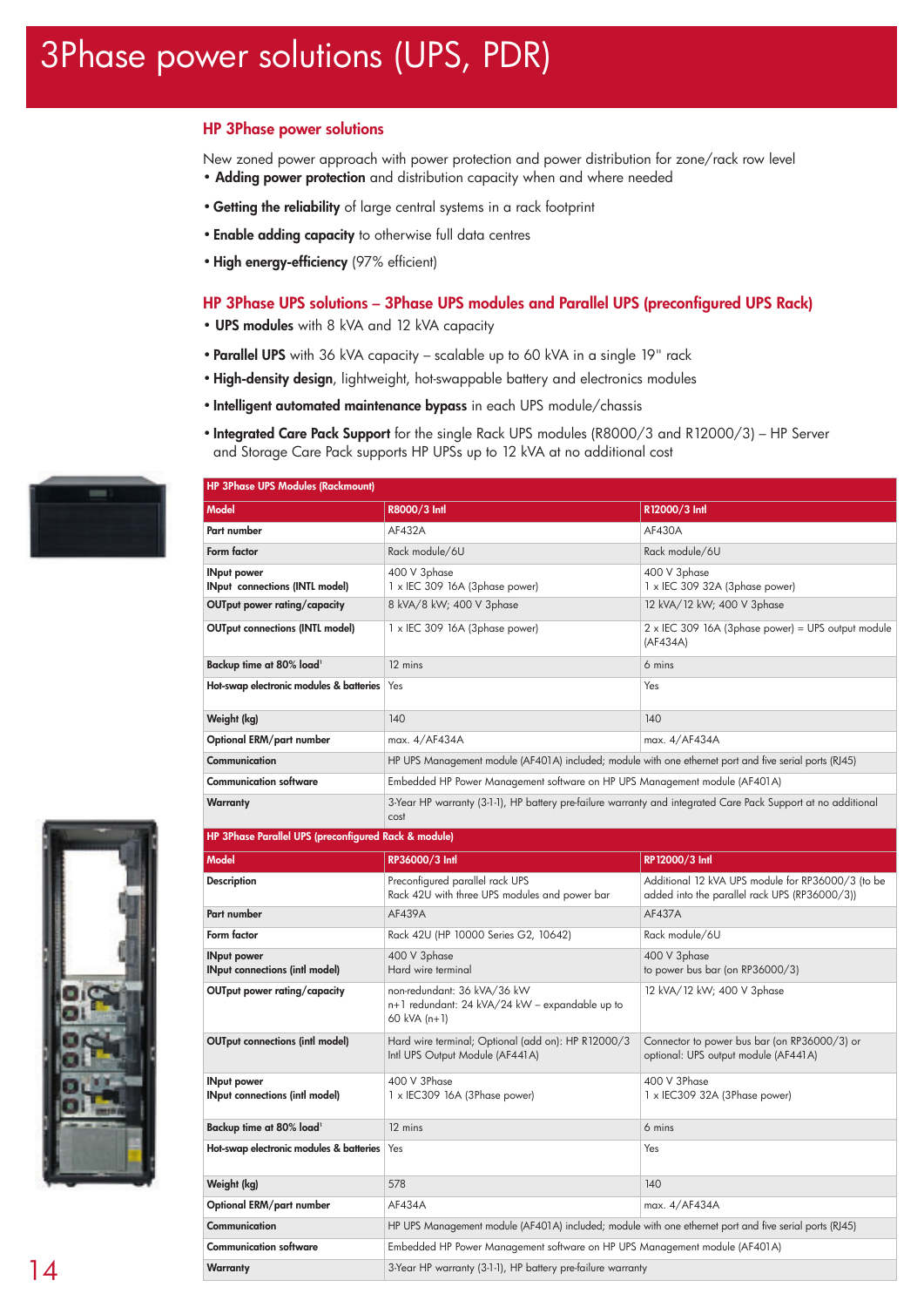# **UPS options – for HP 3Phase Rack and Parallel UPS**

| Model                                                 | <b>Description</b>                                                                                                                                                       | For which HP UPS                                                                  | <b>Part number</b> |
|-------------------------------------------------------|--------------------------------------------------------------------------------------------------------------------------------------------------------------------------|-----------------------------------------------------------------------------------|--------------------|
| HP R12000/3 intl UPS<br><b>Output Module</b>          | Rackmount UPS Output Module, with 2 x IEC309 16A<br>connectors (3Phase)                                                                                                  | RP12000/3<br>(this module is included with R12000/3)                              | AF441A             |
| <b>HP 3Phase UPS ERM</b><br>Module                    | UPS Expansion Runtime Module (extended battery)<br>3U extends backup time up to four (4) ERMs per UPS                                                                    | R8000/3<br>R12000/3<br>RP36000/3<br>RP12000/3                                     | AF434A             |
| HP 3Phase 16A intl Mod<br>PDU, Core unit              | Core unit only, input: 3Phase, IEC309 16A 4Pin, attached<br>input cord, connects into 3Phase facility input or to a 3Phase<br>UPS; Output: 6 x IEC320 C19 (single phase) | R8000/3<br>R12000/3                                                               | AF513A             |
| <b>HP 11 kVA S1316</b><br><b>Monitored PDU (intl)</b> | Single input, 3Phase, 16A, intl<br>Input: 1 x IEC309, 5Pin 16A<br>Output: 39/36 C13 (10A) plus 3 C19 (16A)                                                               | R8000/3<br>R <sub>12000</sub> /3                                                  | AF508A             |
| <b>HP 22 kVA S2316</b><br><b>Monitored PDU (intl)</b> | Dual input, 3Phase, 16A, intl.<br>Input: 2 x IEC309, 5Pin 16A<br>Output: 78/72 (2 x 36) C13 (10A) plus 6 (2 x 3) C19                                                     | R12000/3<br>RP12000/3 and 36000/3 - with<br>additional UPS output module (option) | AF507A             |

# **Power cords/Jumper cables**

| Model                                          | <b>Description</b>                                | <b>Part number</b> |
|------------------------------------------------|---------------------------------------------------|--------------------|
| HP 5' IEC309 516P<br>intl Jumper Cable         | Power Cord - Jumper Cable IEC309 16A, 5Pin 1.65 m | 460153-005         |
| <b>HP 10' IEC309 516P</b><br>intl Jumper Cable | Power Cord - Jumper Cable IEC309 16A, 5Pin 3.3 m  | 460153-010         |
| HP 15' IEC309 516P<br>intl Jumper Cable        | Power Cord - Jumper Cable IEC309 16A, 5Pin 4.95 m | 460153-015         |

# **Power distribution rack (PDR)**

New decentralised power distribution on rack row level (using a single industry standard rack)

- •**Allows shorter, smaller cable runs** increases airflow, uses less cooling power and improves ROI
- **Preconfigured power cables (whips)** save installation labour and improve change management
- **Fully redundant, dual high amperage inputs and outputs** up to 2 x 200 A/2 x 138 kVA
- **Input options** facility power, facility UPS, HP 3Phase Parallel UPS
- **Output options** capable of mixing high voltage and 3Phase outputs, short preconfigured whips from PDR to racks/rack PDUs
- **Improved power monitoring** individual branch circuit monitoring
- **Independent surge suppression** dual transient voltage surge suppression (TVSS)



#### **HP Power Distribution Rack (PDR)**

| Model                                      | <b>Description</b>                               | Part number |
|--------------------------------------------|--------------------------------------------------|-------------|
| <b>HP Power Distribution Rack,</b><br>intl | 200 Amp Dual Input Power Distribution Rack, intl | AF515A      |
| <b>Related options</b>                     |                                                  |             |
| Circuit brakers (intl)                     | For further info, see quick specs                |             |
| Preconfigured power cabling<br>(intl)      |                                                  |             |
| Startup and commissioning<br>service       |                                                  |             |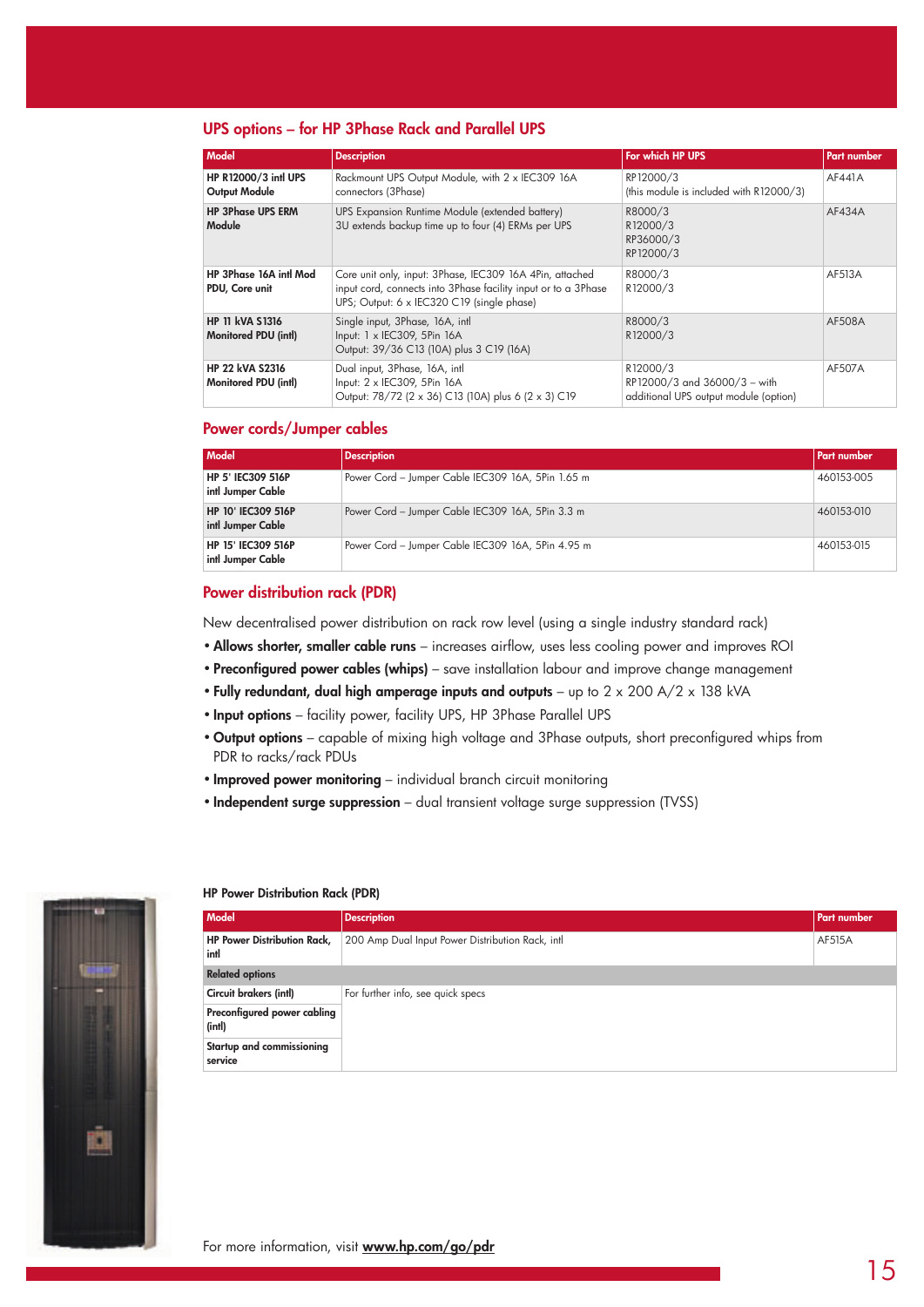# PDU solutions

# **HP Modular Power Distribution Units (mPDUs)**

- **Power input** single input with 3Phase or 1Phase power
- **Modular architecture** based on one PDU control unit and extension bars (for details see diagram below)
- •**Density optimised 1U/0U rackmount design** incl. mounting brackets
- **Integrated Care Pack support** HP Server and Storage Care Pack supports HP PDUs at no additional cost

# **HP mPDUs**

| <b>Model</b>                                | <b>Description</b>                                                                                                             | <b>Outputs</b>                                           | <b>Part number</b> |
|---------------------------------------------|--------------------------------------------------------------------------------------------------------------------------------|----------------------------------------------------------|--------------------|
| 16A mPDU (worldwide)                        | Core unit and 2 extension bars, input: IEC309 C20, connects into<br>facility input or high-voltage UPS R3000, R5500            | 14 (2 x 7) IEC320 C13 (10A)                              | 252663-B24         |
| 32A mPDU (international)                    | Core unit and 4 extension bars, input: IEC309 32A, connects into<br>facility input or R5500                                    | 28 (4 x 7) IEC320 C13 (10A)                              | 252663-B31         |
| 40A mPDU (worldwide)                        | Core unit and 4 extension bars; can be hard-wired directly into<br>facility input or to a high-voltage UPS                     | 25; 21 (3 x 7) IEC320 C13 (10A),<br>4 x IEC320 C19 (16A) | 252663-B21         |
| 40A mPDU (international)                    | Core unit and 4 extension bars, input: IEC309 63A, can be<br>connected directly into facility input or to a high-voltage UPS   | 25; 21 (3 x 7) IEC320 C13 (10A),<br>4 x IEC320 C19 (16A) | 252663-B32         |
| Core only 32A (intl)                        | Core unit only, input: IEC309 32A, connects into facility input<br>or R5500                                                    | 4 x IEC320 C19                                           | 252663-B33         |
| Core only 40A (intl)                        | Core unit only, input: IEC309 63A 3Pin, attached input cord,<br>connects into facility input or to a high-voltage UPS          | 4 x IEC320 C19                                           | 252663-B34         |
| Core only, HP 3Phase<br>16A intl Mod PDU    | Core unit only, input: 3Phase, IEC309 16A 4Pin, attached input<br>cord, connects into 3Phase facility input or to a 3Phase UPS | 6 x IEC320 C19                                           | AF513A             |
| <b>Fixed-cord extension</b><br>bar kits     | 2 PDU extension bars with 7 fixed and short cables (33 cm)<br>Input: C20                                                       | 2 x 7 IEC320 C13                                         | 351655-B21         |
| 2 C13 PDU Extension<br>bars                 | 2 PDU extension bars with 7 receptacles (C13)<br>Input: C20                                                                    | $14/2 \times 7$ C13 (10A)                                | <b>AF500A</b>      |
| 3rd-party mPDU mounting<br>kit              | 3rd-party mPDU mounting kit (worldwide)                                                                                        |                                                          | 310777-B21         |
| 1.6' IEC C13-C14 PDU cable<br>$(x_1)$       | 10A, IEC320 C14 to IEC320 C13 Cable; 1.6 ft/0.5 m 1 pc                                                                         |                                                          | 142257-B28         |
| 4.5' IEC C13-C14 PDU cable<br>(x 1)         | 10A, IEC320 C14 to IEC320 C13 Cable; 4.5 ft/1.37 m 1 pc                                                                        |                                                          | 142257-006         |
| 4.5' IEC C13-C14 PDU cable<br>(x 15)        | 10A, IEC320 C14 to IEC320 C13 Cable; 4.5 ft/1.37 m 15 pcs                                                                      |                                                          | 142257-007         |
| 8' IEC C13-C14 PDU cable (x<br>$\mathbf{I}$ | 10A, IEC320 C14 to IEC320 C13 Cable; 8 ft/2.5 m 1 pc                                                                           |                                                          | 142257-002         |
| 10' IEC C13-C14 PDU cable<br>(x 1)          | 10A, IEC320 C14 to IEC320 C13 Cable; 10 ft/3 m 1 pc                                                                            |                                                          | 142257-003         |



**STATE STATE** 

Side view of HP rack with modular PDU mounted in 0U (on side)

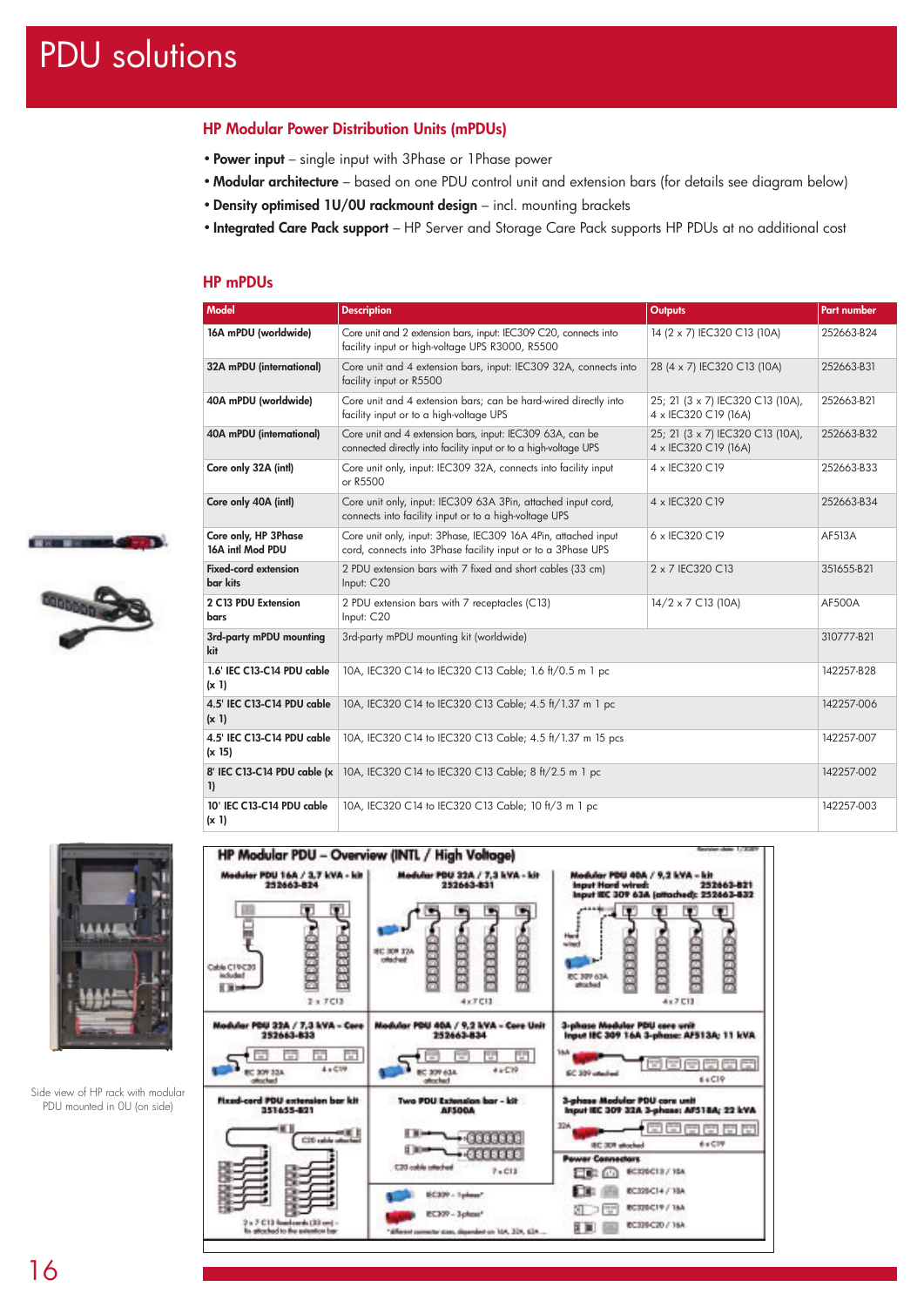# **HP Power Distribution Unit (PDU) with power monitoring**

- **Power input** single and dual input models with 3Phase or 1Phase power
- •**Density-optimised 0U rackmount design** (vertical in the back of the rack) incl. mounting brackets
- **Local power** monitoring display and optional remote power reporting
- •**Unique colour-coded load identification** and circuit breaker per load segment
- **Mounting and cord retention brackets** for rackmounting included
- **Integrated Care Pack support** HP Server and Storage Care Pack supports HP PDUs at no additional cost

# **HP monitored PDUs**

| Model                                                 | <b>Description</b>                                                                                                                    | <b>Outlets</b>                                                | <b>Part number</b> |
|-------------------------------------------------------|---------------------------------------------------------------------------------------------------------------------------------------|---------------------------------------------------------------|--------------------|
| <b>HP 22 kVA S2316</b><br>Monitored PDU (intl)        | Dual input, 3Phase, 16A, intl<br>Input: 2 x IEC309, 5Pin 16A                                                                          | 78/72 (2 x 36) C13 (10A) plus<br>$6(2 \times 3)$ C19          | AF507A             |
| <b>HP 11 kVA S1316</b><br><b>Monitored PDU (intl)</b> | Single input, 3Phase, 16A, intl<br>Input: 1 x IEC309, 5Pin 16A                                                                        | 39/36 C13 (10A) plus 3 C19 (16A)                              | <b>AF508A</b>      |
| HP 14.7 kVA S2132<br>Monitored PDU (intl)             | Dual input, 1Phase, 32A, intl<br>Input: 2 x IEC309, 3Pin 32A                                                                          | 78/72 (2 x 36) C13 (10A) plus<br>6 $(2 \times 3)$ C19 $(16A)$ | AF509A             |
| <b>HP 7.4 kVA S1132</b><br>Monitored PDU (intl)       | Single input, 1Phase, 32A, intl<br>Input: 2 x IEC309, 3Pin 32A                                                                        | 39/36 C13 (10A) plus 3 C19 (16A)                              | <b>AF510A</b>      |
| <b>HP 7.3 kVA S132</b><br>Monitored PDU (intl)        | Single input, 1Phase, 32A, intl.<br>Input: 1 x IEC309, 3Pin 32A, flat enclosure                                                       | 27/24 C13 (10A) plus 3 C19 (16A)                              | AF915A             |
| <b>HP 22 kVA S1332</b><br>Monitored PDU (intl)        | Single input, 3Phase, 32A, intl<br>Input: 1 x IEC309, 5Pin, 32A                                                                       | 12 C19 (16A)                                                  | <b>AF917A</b>      |
| <b>HP PDU management</b><br>module                    | Hot-plug retrofit option for all HP-monitored PDUs.<br>Embedded software, remote power monitoring and PDU<br>management via ethernet. | Ethernet (RJ45), Serial (DB9)                                 | AF400A             |
| 2 C13 PDU extension<br>bars                           | 2 PDU extension bars with 7 receptacles (C13)<br>Input: C20                                                                           | $14/2 \times 7$ C13 (10A)                                     | AF500A             |
| <b>Fixed-cord extension</b><br>bar kit                | 2 PDU extension bars with 7 fixed and short cables (33 cm)<br>Input: C20                                                              | 2 x 7 IEC320 C13                                              | 351655-B21         |



For more PDU options, information on HP power products and software downloads, please visit **www.hp.com/products/ups**